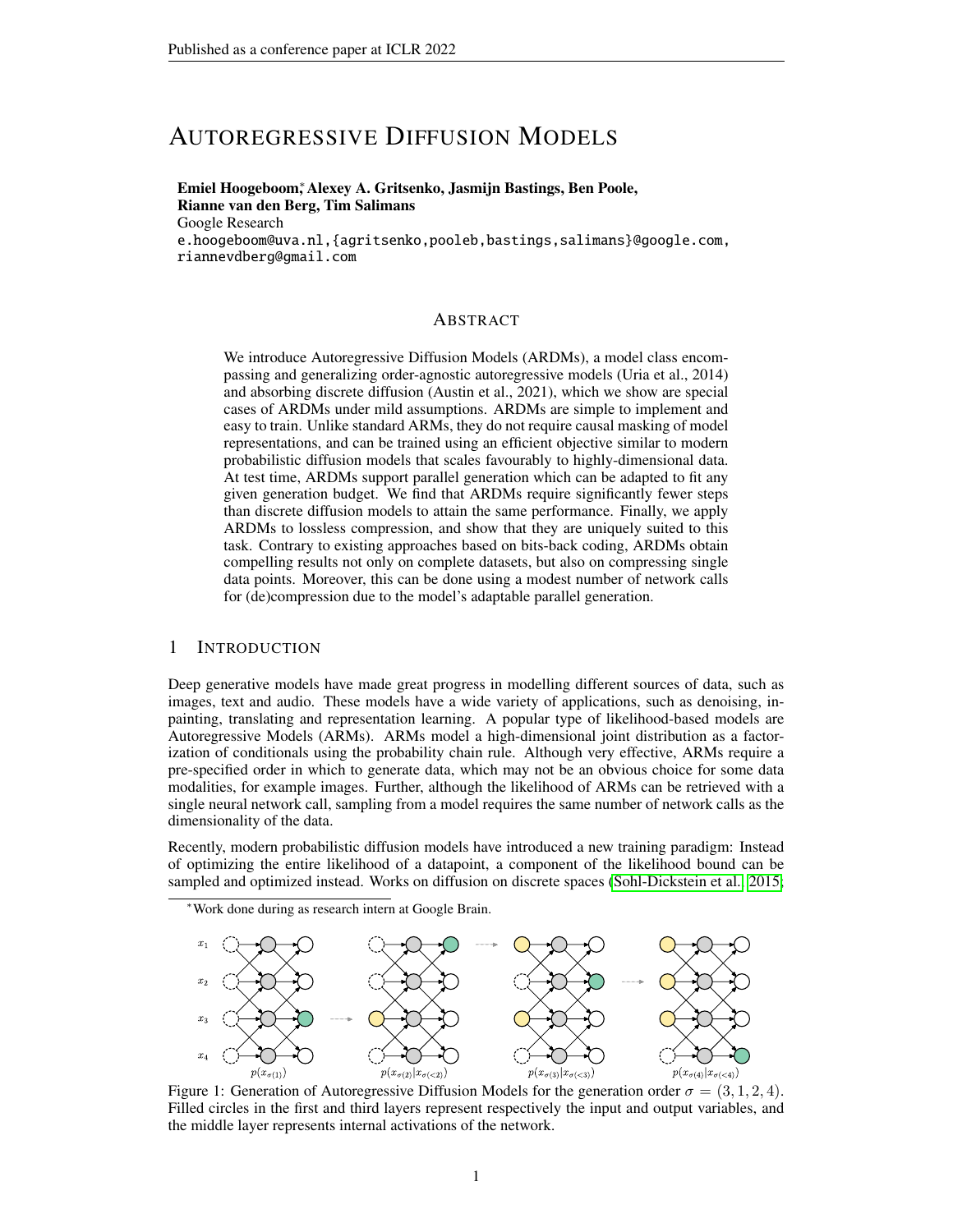[Hoogeboom et al., 2021;](#page-10-0) [Austin et al., 2021\)](#page-9-0) describe a discrete destruction process for which the inverse generative process is learned with categorical distributions. However, the length of these processes may need to be large to attain good performance, which leads to a large number of network calls to sample from or evaluate the likelihood with discrete diffusion.

In this work we introduce Autoregressive Diffusion Models (ARDMs), a variant of autoregressive models that learns to generate in any order. ARDMs generalize order agnostic autoregressive models and discrete diffusion models. We show that ARDMs have several benefits: In contrast to standard ARMs, they impose no architectural constraints on the neural networks used to predict the distribution parameters. Further, ARDMs require significantly fewer steps than absorbing models to attain the same performance. In addition, using dynamic programming approaches developed for diffusion models, ARDMs can be parallelized to generate multiple tokens simultaneously without a substantial reduction in performance. Empirically we demonstrate that ARDMs perform similarly to or better than discrete diffusion models while being more efficient in modelling steps. The main contributions of this paper can be summarized as follows: 1) We introduce ARDMs, a variant of order-agnostic ARMs which include the ability to upscale variables. 2) We derive an equivalence between ARDMs and absorbing diffusion under a continuous time limit. 3) We show that ARDMs can have parallelized inference and generation processes, a property that among other things admits competitive lossless compression with a modest number of network calls.

## 2 BACKGROUND

ARMs factorize a multivariate distribution into a product of  $D$  univariate distributions using the probability chain rule. In this case the log-likelihood of such as model is given by:

$$
\log p(\boldsymbol{x}) = \sum_{t=1}^{D} \log p(x_t | \boldsymbol{x}_{< t}), \tag{1}
$$

where  $x_{\leq t}$  is shorthand for  $x_1, x_2, \ldots, x_{t-1}$ . ARMs are trained by ensuring that the neural network has a triangular dependency structure, for instance implemented via causal masking. Although this allows parallelized computation of the likelihood for all conditional distributions at once, to sample from the model it requires D iterative sampling steps  $x_1 \sim p(x_1), x_2 \sim p(x_2|x_1)$  towards  $x_D \sim p(x_D | x_1, x_2, \ldots, x_{D-1}).$ 

Order Agnostic ARMs Order Agnostic ARMs (OA-ARMs) [\(Uria et al., 2014\)](#page-12-0) generate variables with a random ordering  $\sigma \in S_D$ , where  $S_D$  represents a set of all permutations of the integers  $1, \ldots, D$ . The log-likelihood of this model is given by:

<span id="page-1-0"></span>
$$
\log p(\boldsymbol{x}) \geq \mathbb{E}_{\sigma \sim \mathcal{U}(S_D)} \sum_{t=1}^D \log p(x_{\sigma(t)} | \boldsymbol{x}_{\sigma(
$$

This can be seen as a latent variable model and the log-likelihood is derived via Jensen's inequality:

$$
\log p(\boldsymbol{x}) = \log \mathbb{E}_{\sigma \sim \mathcal{U}(S_D)} p(\boldsymbol{x}|\sigma) \geq \mathbb{E}_{\sigma \sim \mathcal{U}(S_D)} \log p(\boldsymbol{x}|\sigma).
$$

Mind that hereafter we leave out  $\sigma$  in our notation to avoid clutter. One approach to train OA-ARMs is the procedure as described by [Yang et al.](#page-12-1) [\(2019\)](#page-12-1) for XLNet. It takes a permutation equivariant network such as a Transformer that is causally masked. Then, inputs are permuted and outputs are permuted back according to a given order, which models the sequence in that specific order. However, such approaches typically suffer in likelihood score and cannot be combined with simple non-equivariant transformations such as convolutional layers.

**Discrete Diffusion** Discrete diffusion models define a destruction process on discrete data. An example is absorbing diffusion [\(Austin et al., 2021\)](#page-9-0), for which each variable has a probability of decaying to an absorbing state. The opposite process to the destruction process is the learned *generative process*. This generative process models the distribution over variables that are currently absorbed, and generates these with a probability.

### <span id="page-1-1"></span>3 AUTOREGRESSIVE DIFFUSION MODELS

We introduce Autoregressive Diffusion Models (ARDMs). ARDMs generate variables in an *arbitrary order*, one by one. Further, ARDMs are able to *upscale* variables, such as the bit values of a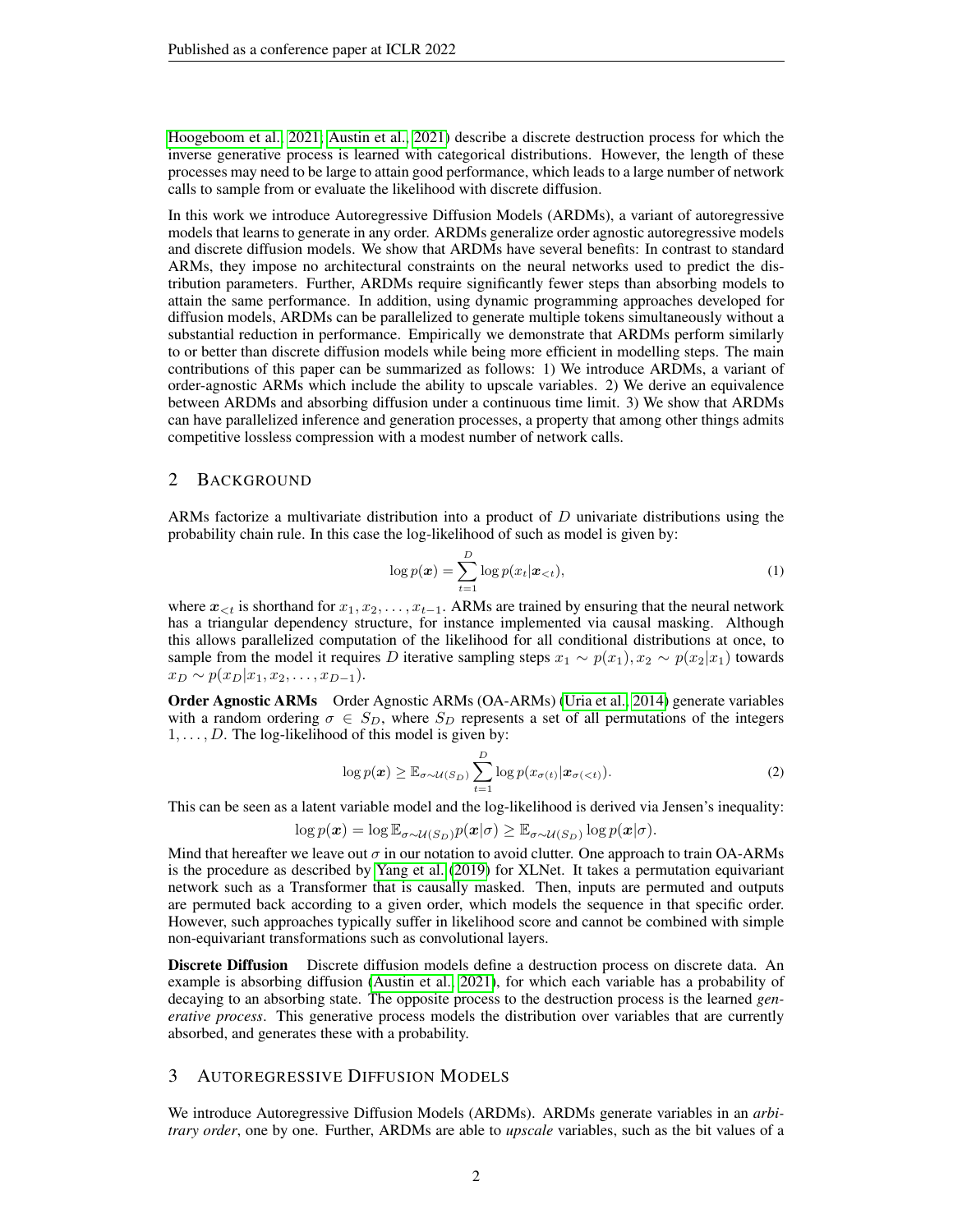<span id="page-2-0"></span>

| <b>Algorithm 1</b> Sampling from OA-ARDMs                                                                    | <b>Algorithm 2 Optimizing OA-ARDMs</b>                                |
|--------------------------------------------------------------------------------------------------------------|-----------------------------------------------------------------------|
| <b>Input:</b> Network $f$                                                                                    | <b>Input:</b> Datapoint $x$ , Network $f$                             |
| <b>Output:</b> Sample $x$                                                                                    | Output: ELBO $\mathcal L$                                             |
| Initialize $x = 0$                                                                                           | Sample $t \sim \mathcal{U}(1,\ldots,D)$                               |
| Sample $\sigma \sim \mathcal{U}(S_D)$                                                                        | Sample $\sigma \sim \mathcal{U}(S_D)$                                 |
| for t in $\{1,\ldots,D\}$ do                                                                                 | Compute $m \leftarrow (\sigma < t)$                                   |
| $m \leftarrow (\sigma < t)$ and $n \leftarrow (\sigma = t)$                                                  | $l \leftarrow (1-m) \odot \log C(x   f(m \odot x))$                   |
| $\mathbf{x}' \sim \mathcal{C}(\mathbf{x} f(\mathbf{m} \odot \mathbf{x}))$                                    | $\mathcal{L}_t \leftarrow \frac{1}{D-t+1} \operatorname{sum}(\bm{l})$ |
| $\boldsymbol{x} \leftarrow (1 - \boldsymbol{n}) \odot \boldsymbol{x} + \boldsymbol{n} \odot \boldsymbol{x}'$ | $\mathcal{L} \leftarrow D \cdot \mathcal{L}_t$                        |

pixel. Unlike standard ARMs, ARDMs are trained on a *single* step in the objective, as in modern diffusion models. In addition, both sampling and inference of ARDMs can be parallelized using dynamic programming with minimal degradation in log-likelihood.

**Order Agnostic ARDMs** The main difficulty of parameterizing an autoregressive model from an engineering perspective, is the need to enforce the triangular or causal dependence. Especially for 2D signals, this triangular dependence is difficult to enforce for arbitrary orders [\(Jain et al.,](#page-10-1) [2020\)](#page-10-1) and tedious design is needed for multi-scale architectures [\(Salimans et al., 2017\)](#page-11-1). To relax this requirement, we take inspiration from modern diffusion-based generative models. Using these insights, we derive an objective that is only optimized for a single step at a time. Starting at Equation [2,](#page-1-0) a different objective for an order agnostic ARM can be derived, by replacing the summation over t by an expectation that is appropriately re-weighted:

$$
\log p(\boldsymbol{x}) \geq \mathbb{E}_{\sigma \sim \mathcal{U}(S_D)} \sum_{t=1}^D \log p(x_{\sigma(t)} | \boldsymbol{x}_{\sigma(  
=  $\mathbb{E}_{\sigma \sim \mathcal{U}(S_D)} D \cdot \mathbb{E}_{t \sim \mathcal{U}(1,...,D)} \log p(x_{\sigma(t)} | \boldsymbol{x}_{\sigma(  
=  $D \cdot \mathbb{E}_{t \sim \mathcal{U}(1,...,D)} \mathbb{E}_{\sigma \sim \mathcal{U}(S_D)} \frac{1}{D - t + 1} \sum_{k \in \sigma(\geq t)} \log p(x_k | \boldsymbol{x}_{\sigma($$
$$

Compactly, we can write the expected lower bound as:

$$
\log p(\boldsymbol{x}) \geq \mathbb{E}_{t \sim \mathcal{U}(1,...,D)}[D \cdot \mathcal{L}_t], \text{ where } \mathcal{L}_t = \frac{1}{D-t+1} \mathbb{E}_{\sigma \sim \mathcal{U}(S_D)} \sum_{k \in \sigma(\geq t)} \log p(x_k | \boldsymbol{x}_{\sigma(
$$

Here the term  $\mathcal{L}_t$  represents the likelihood component for step t. Importantly, we do not need to optimize for all  $\mathcal{L}_t$  terms of a datapoint simultaneously. Instead, for each datapoint in a minibatch a single  $\mathcal{L}_t$  term is optimized where t is sampled from a uniform distribution. This objective was originally proposed by [Uria et al.](#page-12-0) [\(2014\)](#page-12-0) to train order-agnostic ARMs. We will develop ARDMs starting from this perspective and refer to the special case of an order-agnostic ARM, as an order agnostic ARDM (OA-ARDM). Interestingly, each  $\mathcal{L}_t$  component can be seen as a BERT-like training objective [\(Devlin et al., 2019\)](#page-9-1), where exactly  $D - t + 1$  tokens are masked and subsequently predicted. Therefore, an OA-ARDM is trained as a collection of D BERTs with loss terms  $\mathcal{L}_t$ , which contain the reweighting term  $\frac{1}{D-t+1}$ . Another insight is that this generative process is very similar to absorbing diffusion, where the model aims to generate absorbed (or masked) variables. In certain situations we might want to refer to loss terms instead of likelihood terms, so we define  $L_t = -\mathcal{L}_t$ .

**Parametrization** We desire a parametrization for the model distribution  $\log p(x_k|x_{\sigma( for  $k \in \sigma(\geq t)$  for$ all  $\sigma$  and t. For each  $\sigma$  and t it is in principle allowed to have an entirely new neural network. However, this would be very inconvenient as the number of  $t$  grows as  $\mathcal{O}(D)$  and the number of  $\sigma$  grows as  $\mathcal{O}(D!)$ . Instead, a single neural network is utilized and shared for different  $\sigma$  and t. This is implemented by masking variables at the input, and predicting those at the output. To be precise, we let  $x \in \mathcal{X} = \{1, 2, ..., K\}^D$  represent discrete variables with  $K$  classes and a neural network  $f: \mathcal{X} \to \mathbb{R}^{D \times K}$  that outputs probability vectors for each dimension. Conditioning is done via masking: For a given permutation array  $\sigma$ , we compute the elementwise comparison  $m = \sigma < t$  which produces a Boolean

<span id="page-2-1"></span>

Figure 2: ARDM training step. This step optimizes for step  $t = 2$  for all possible permutations  $\sigma$  simultaneously which satisfy  $\sigma(1) = 3$ .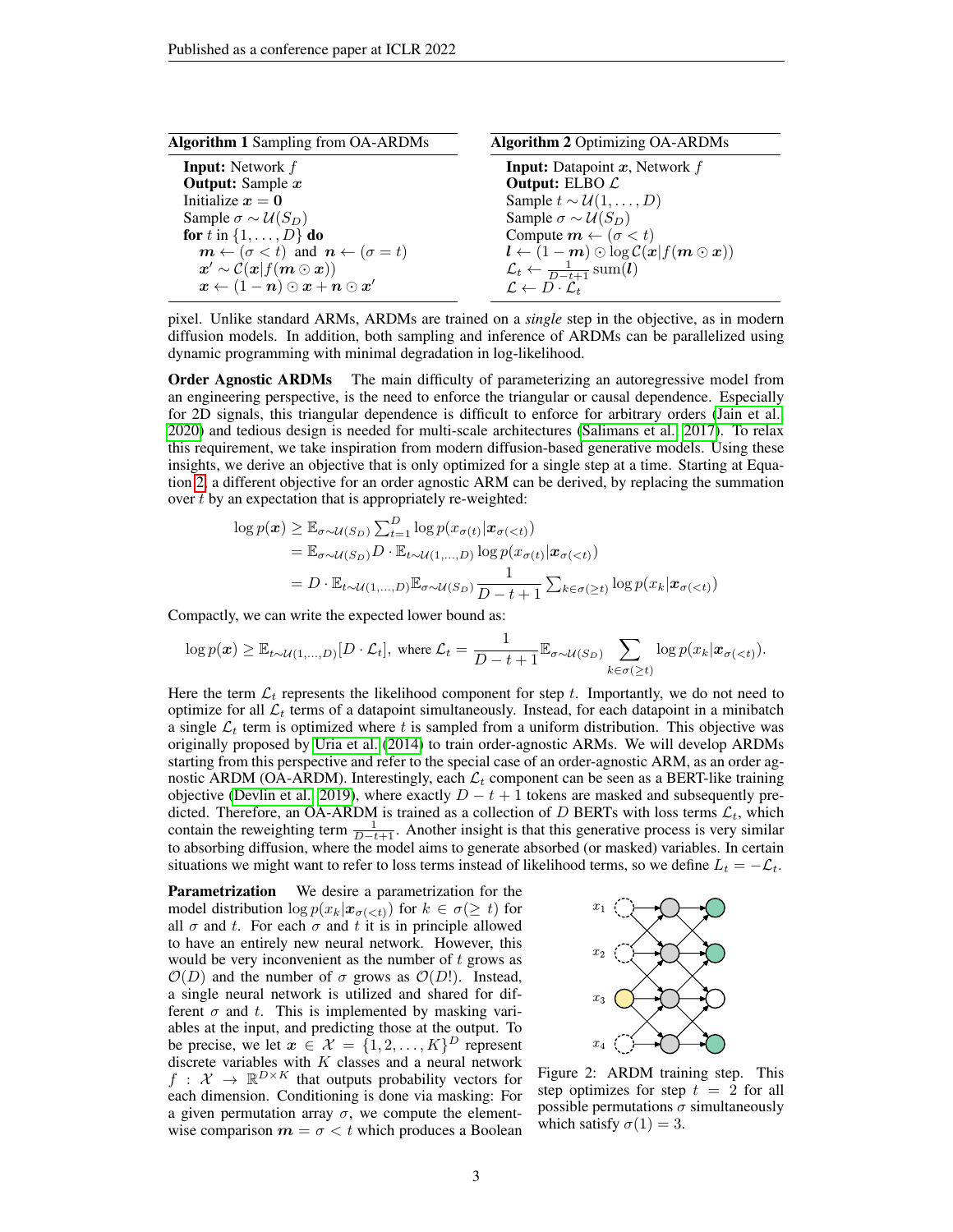mask. The mask is then used by predicting  $\theta = f(m \odot x)$ , where  $\odot$  denotes element-wise multiplication. For each location  $k \in \sigma(\geq t)$ , the log probability vectors  $\theta_k$  are used. Letting  $\mathcal{C}(x_k|\theta_k)$  denote a categorical distribution over  $x_k$  with class probabilities  $\theta_k$ , we choose to model  $\log(x_k|\mathbf{x}_{\sigma(. The locations of these relevant indices  $k \in \sigma(\geq t)$  are retrieved$ by using the opposite mask  $1 - m$ . The procedure to sample and optimize an ARDM with this parametrization are given in Algorithms [1](#page-2-0) and [2.](#page-2-0) A training step is visualized in Figure [2.](#page-2-1) Note that opposed to Figure [1](#page-0-0) where only a single output was used per step, in the train step all dimensions that were masked are predicted simultaneously. Therefore, there are multiple variables to predict which ensures there is sufficient signal to optimize the model.

For clarity some of the implementation details have been left out in the explanation above. However, given that these are important for practical implementations, they are specified in the following. The input to the function  $f$  may be different depending on the data modality: For images and audio, the mask is applied to the input so that values are zero *after* feature normalization. The mask itself is also concatenated to the input as an input representation, which allows the model to identify whether a value is actually zero, or the value is in the absorbing state zero. For language the input representation is augmented and absorbed values are instead set to a new class  $K + 1$ , in which case there is no need to provide the mask itself as input to the model. More generally, we can represent the masked state as an absorbing state vector  $\alpha$  which has the same shape as  $x$  but only contains a pre-specified value. The input to the network is then not the masked  $m \odot x$ , but instead the combination  $m \odot x + (1 - m) \odot a$ . In addition, the network f may also take the time component  $t$  as input as is typically done in diffusion models [\(Ho et al., 2020\)](#page-10-2). In summary the network takes some additional inputs as  $\theta = f(i, m, t)$  where  $i = m \odot x + (1 - m) \odot a$  and the processing of x may be different depending on the type of data.

#### 3.1 PARALLELIZED ARDMS

An important property of our parametrization is that the distribution over multiple variables is predicted at the same time. In this section, we will leverage this parameterization to allow parallel independent generation of variables. Essentially, we desire distributions over  $x_{\sigma(t+k)}$  for positive k while conditioning only on  $x_{\sigma(\langle t \rangle)}$ . First we make an observation regarding a connection between predicting future variables and our likelihood terms: For  $k = 1, 2, \ldots, D - t$ :

$$
\mathbb{E}_{\sigma}\big[\log p(x_{\sigma(t+k)}|\boldsymbol{x}_{\sigma(
$$

due to the uniform expectation over permutations. In other words, it does not matter which step  $t + k$  the model predicts, in expectation these all have the same associated likelihood. As a result, order agnostic generation of  $k$  tokens independently, starting from the  $t$ -th variable will result in a log-probability contribution of  $k \cdot \mathcal{L}_t$  in a single step, whereas the traditional approach would take k steps at the cost of  $\sum_{i=1}^{k} \mathcal{L}_{t+i}$ . This knowledge is sufficient to construct a dynamic programming algorithm as described by [Watson et al.](#page-12-2) [\(2021\)](#page-12-2) to compute how many parallel steps to take at which moment, given a budget. Since dynamic programming is typically described from a minimization perspective we define the loss component  $L_t = -\mathcal{L}_t$ , which is measured in bits. In terms of loss, generating k variables at timestep t will cost  $k \cdot L_t$  bits. Further, we define the transition cost matrix  $\mathbf{L}_{t,t+k} = k \cdot L_t$  for positive integers k and  $\mathbf{L}_{t+k,t} = 0$  otherwise. So  $\mathbf{L}_{t,t+k}$  exactly describes how much it costs to model the next  $k$  variables in parallel starting at the  $t$ -th position for all relevant  $t$ and k. Using this transition cost matrix, the dynamic programming algorithm can be utilized to find which steps should be parallelized. For instance, in the example in Figure [3](#page-3-0) a hypothetical 20-step problem is given a budget of 5 steps. Typically, the algorithm will spend more steps on regions with large differences between  $L_t$  components and fewer steps on regions where the  $L_t$  components are

<span id="page-3-0"></span>

Figure 3: Loss components for Parallelized ARDMs using a budget of 5 steps for a problem of 20 steps. Left: individual loss component for every step. Right: parallelized policy extracted from the dynamic programming algorithm. Components of the same height are modelled simultaneously, so they are inferred and generated in parallel.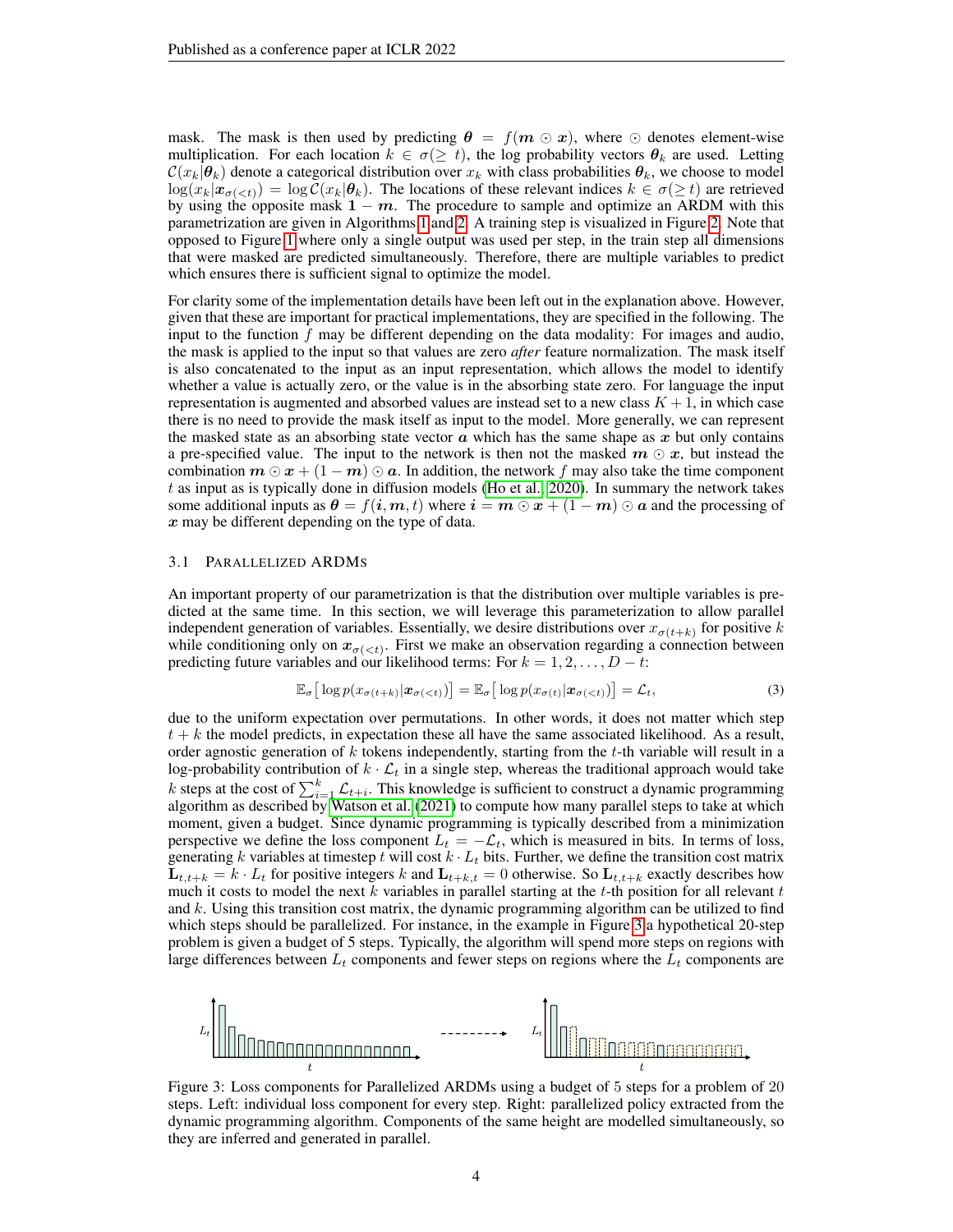approximately equal. Parallelizing an ARDM may incur some cost, as for a well-calibrated model:

<span id="page-4-0"></span>
$$
\mathcal{L}_t = \mathbb{E}_{\sigma} \big[ \log p(x_{\sigma(t+1)} | \boldsymbol{x}_{\sigma(\n(4)
$$

but can be traded off for faster generation because fewer steps are used. In other words, the *loss* components  $L_t$  are monotonically *decreasing* over t and parallelizing a model incurs a cost, which the algorithm aims to minimize. Recall that this is under the assumption that model is well-calibrated, which is observed in practice. See Figure [3](#page-3-0) for an example of a parallelized schedule.

### 3.2 DEPTH UPSCALING ARDMS

Order agnostic ARDMs learn to generate variables in random order. As a result, decisions on very detailed information (such as the least significant bit in an image) are modelled relatively early in the generative process. Instead, we can structure the process into stages, where for each stage a refinement of the variable is generated. We refer to this process as *upscaling*. For example, instead of generating an entire 256-categorical variables at once, we can first generate the most significant bit, and then the subsequent bits in order of significance. To define the process, it is helpful to first imagine the opposite process to upscaling, which is the destructive process *downscaling*. Formally, we can define maps via transition matrices  $P^{(i)}$  that define how a data variable downscales from its data value towards a common absorbing state. For simplicity assume single dimensional variables at this moment. Denote the absorbing state as a one-hot vector  $x^{(0)}$ , where all values are zero except at a prespecified index a so that  $x_a^{(0)} = 1$ . From a diffusion perspective, upscaling is complementary to a downscaling destruction process where each variable decays by zeroing its least significant bit.

Let  $\mathbf{P}^{(1)}, \ldots, \mathbf{P}^{(S)}$  define a sequence of downscaling maps so that for any categorical one-hot data variable  $x^{(S)} \in \{0,1\}^K$ , it holds that  $\mathbf{P}^{(1)} \cdot \ldots \cdot \mathbf{P}^{(S)} \cdot x^{(S)} = x^{(0)}$ . In other words, any category K decays to the common absorbing state after S downscaling maps. We now define the *upscaling* generative process by learning the reverse of the downscaling map, specifically by modelling  $p(x^{(S)}|x^{(S-1)}) \cdot \ldots \cdot p(x^{(2)}|x^{(1)})p(x^{(1)})$ . The transition matrices allow easy transitions between the different stage variable  $x^{(i)}$  via the following rules:

$$
\boldsymbol{x}^{(s)} = \mathbf{P}^{(s+1)} \boldsymbol{x}^{(s+1)} = \overline{\mathbf{P}}^{(s+1)} \boldsymbol{x}^{(S)}, \text{ where } \overline{\mathbf{P}}^{(s)} = \mathbf{P}^{(s)} \cdot \mathbf{P}^{(s+1)} \cdot \ldots \cdot \mathbf{P}^{(S)}.
$$

The matrices  $\overline{P}^{(i+1)}$  are computed as cumulative matrix multiplications, and allow a transition directly from a datapoint  $x^{(S)}$  to the corresponding downscaled variable  $x^{(i)}$ . This is particularly useful during training, where the model will only be optimized for a single specific stage per datapoint. For implementations it is generally useful to define  $\overline{P}^{(S+1)} = I$  as an identity matrix so that the above equation also holds when  $s = S$ . To train Upscale ARDMs, we can extend Algorithm [2:](#page-2-0) In addition to sampling a timestep t, a stage  $i \sim \mathcal{U}(1, \ldots, S)$  to optimize is sampled. For this particular stage, the ARDM models  $p(x^{(s)}|x^{(s-1)})$  by sampling a permutation  $\sigma$  within the stage and a timestep t within the stage. Every term  $p(x^{(s)}|x^{(s-1)})$  represents a stage that is modelled with an order agnostic ARDM. This highlights an interesting property of ARDMs: Although sampling from a model may take up to  $D \cdot S$  steps, the training complexity has not changed by modelling multiple stages. As a result, one can experiment with adding an arbitrary number of stages without an increase in computational complexity during training. Depth upscaling is reminiscent of the upscaling networks proposed in [\(Kalchbrenner et al., 2018;](#page-10-3) [Menick & Kalchbrenner, 2019\)](#page-11-2), with the important differences that Upscale ARDMs model the variables order-agnostic and only utilize a single neural network to parametrize all stages. For a more detailed explanation that includes the dimensionality of the variables  $\{x^{(s)}\}$  see Appendix [A.](#page-13-0)

Bit Upscaling Depth upscaling is easiest demonstrated with an example, *bit*-upscaling. Consider the task of generating a standard image with pixel values  $\{0, \ldots, 255\}$  so that an image with D dimensions can be represented by  $x^{(8)} \in \{0,1\}^{D \times 256}$  in onehot notation. Imagine a downscaling process defined by the function that removes the *i* least significant bits:  $\text{lsb}_s(k) = \lfloor k/2^s \rfloor \cdot 2^s$ , via this function we can define our transition matrices:

$$
P_{l,k}^{(8+1-s)} = 1
$$
 if  $l = \text{lsb}_s(k)$  and  $k \in \text{Im}(\text{lsb}_{s-1})$  otherwise  $P_{l,k}^{(8+1-s)} = 0$ ,

where  $\{P^{(s)}\}$  are indexed starting at zero. Notice that in this case 8 stages to map every value to the absorbing state 0, because  $\text{lsb}_8(k) = 0$  for any  $k \in \{0, \ldots, 255\}$ . See Figure [4](#page-5-0) for a visualization of such matrices for a problem with less categories.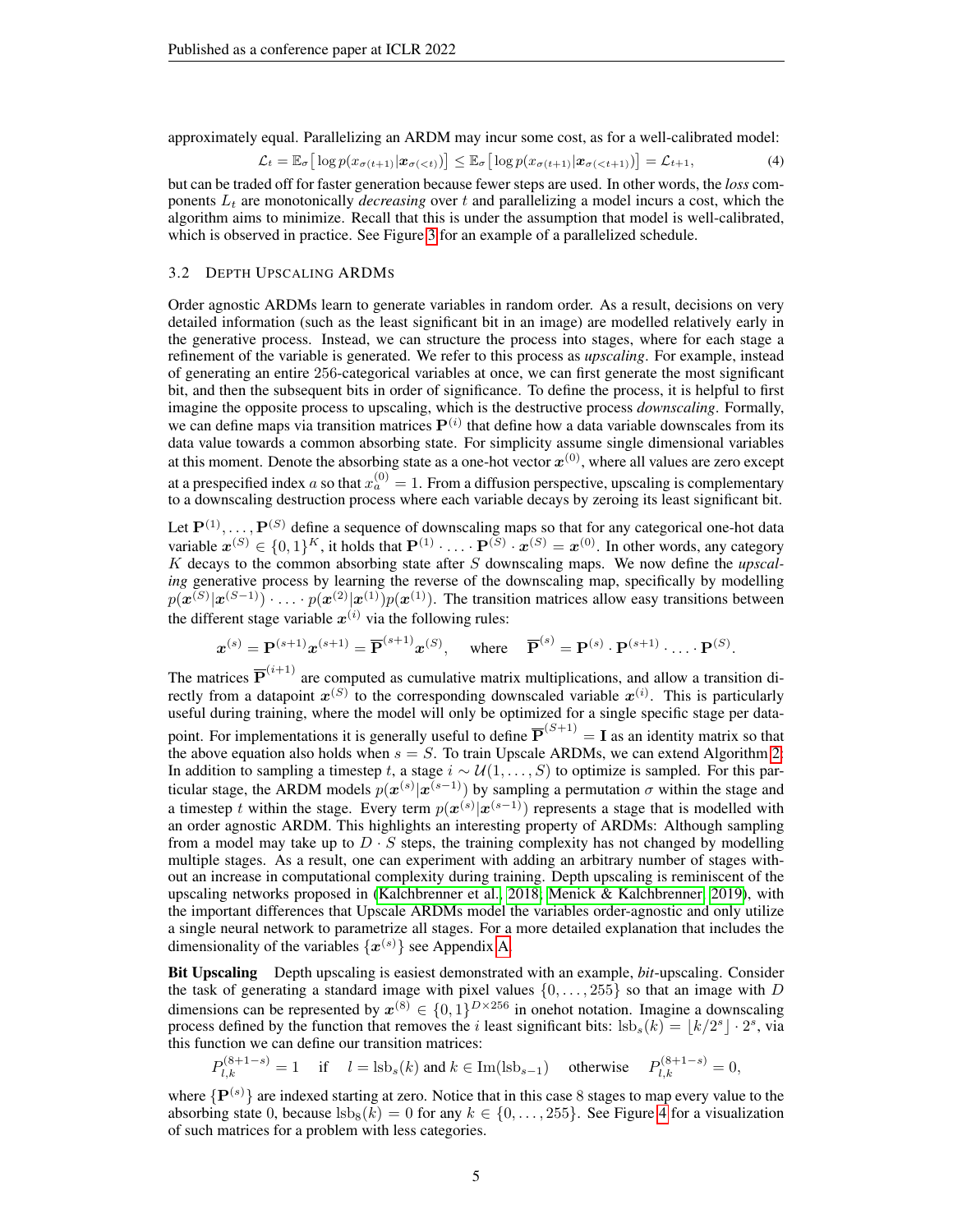<span id="page-5-0"></span>

Figure 4: Bit upscaling matrices for data with eight categories and hence three stages, meaning  $S = 3$ . Entries that are white represent zeros, coloured entries represent ones.

Depth upscaling is not confined to bits, and indeed a more general formulation is given by the downscaling map  $l = \lfloor k/b^s \rfloor \cdot b^s$ , for a branching factor b. When b is set to 2, the bit upscaling transitions are retrieved as a special case. When  $b$  is set to higher values, then variables can be generated in fewer stages,  $S = \lceil \log_b(K) \rceil$  to be exact. This allows for a unique trade-off between the number of steps the model takes and the complexity that each modelling step inhibits. Other hand-crafted transitions are also imaginable, not excluding transitions that augment the space to new categories, but these are not considered in this paper.

Parametrization of the Upscaling Distributions Although it is now defined how a datapoint  $x^{(S)}$  downscales to  $x^{(S-1)}, \ldots, x^{(1)}$  and to its absorbing state  $x^{(0)}$ , it is not immediately clear to parametrize the distributions  $p(x^{(s)}|x^{(s-1)})$ . Two methods can be used to parametrize the distribution. The first is a *direct parametrization*. In the example of the bit-upscaling model above, one models the s-th significant bits given the  $(s - 1)$ -th significant bits. The direct parametrization is generally more computationally efficient, as it requires only distribution parameter outputs that are relevant for the current stage. This is especially useful when the number of classes is large (such as with audio, which has  $2^{16}$  classes). However, it can be somewhat tedious to figure out exactly which classes are relevant and should be modelled.

Alternatively we can use a *data parametrization* which is similar to the parametrization in [Austin](#page-9-0) [et al.](#page-9-0) [\(2021\)](#page-9-0). An important difference with their work is that the downscaling matrices  $\mathbf{P}^{(s)}$  represent deterministic maps while theirs represent a stochastic process. For this parametrization, the network f outputs a probability vector  $\theta$  that matches the shape of the data  $x^{(S)}$ , which transformed and converted to the relevant probabilities in stage  $s$  via:

$$
\boldsymbol{\theta}^{(s)} = \frac{\mathbf{P}^{(s)}{}^{\mathrm{T}} \boldsymbol{x}^{(s-1)} \odot \overline{\mathbf{P}}^{(s+1)} \boldsymbol{\theta}}{\boldsymbol{x}^{(s-1)}{}^{\mathrm{T}} \overline{\mathbf{P}}^{(s)} \boldsymbol{\theta}} \quad \text{where} \quad p(\boldsymbol{x}^{(s)} | \boldsymbol{x}^{(s-1)}) = \mathcal{C}(\boldsymbol{x}^{(s)} | \boldsymbol{\theta}^{(s)}).
$$

The advantage of this parametrization is that one only has to define the transition matrices  $\{P^{(s)}\}$ . As a result, the appropriate probabilities can be automatically computed which is ideal for experimentation with new downscaling processes. The disadvantage may be that modelling full probability vectors for problems with high number of classes may be expensive and not even fit in memory. Empirically in our experiments on image data we find that there is no meaningful performance difference between the two parametrizations.

## 4 RELATED WORK

Autoregressive Models Autoregressive Models (ARMs) factorize a joint distribution into a product of conditional distributions [\(Bengio & Bengio, 2000;](#page-9-2) [Larochelle & Murray, 2011\)](#page-11-3). Advances in deep learning have allowed tremendous progress on various modalities, such as images [\(van den](#page-12-3) [Oord et al., 2016b;](#page-12-3) [Child et al., 2019,](#page-9-3) i.a.), audio [\(van den Oord et al., 2016a;](#page-12-4) [Kalchbrenner et al.,](#page-10-3) [2018,](#page-10-3) i.a.), and text [\(Bengio et al., 2003;](#page-9-4) [Graves, 2013;](#page-10-4) [Melis et al., 2018;](#page-11-4) [Merity et al., 2018;](#page-11-5) [Brown](#page-9-5) [et al., 2020,](#page-9-5) i.a.), where for the latter they are referred to as language models.

Although evaluating the likelihood of a datapoint is generally efficient with ARMs, sampling requires an iterative process with as many network calls as the dimensionality of the data. Parallelized ARM approaches often rely either on cutting many dependencies in the conditioning [\(Reed et al.,](#page-11-6) [2017\)](#page-11-6) which tend to suffer in log-likelihood. Alternatively, ARMs can be solved using fixed-point iteration algorithms in fewer steps without sacrificing log-likelihood [\(Wiggers & Hoogeboom, 2020;](#page-12-5) [Song et al., 2021\)](#page-11-7), but these methods typically still require a large number of steps to converge.

Order agnostic sequence modelling was introduced in [\(Uria et al., 2014\)](#page-12-0) and utilizes the same objective as AO-ARDMs to optimize the model, operating by masking and predicting variables. Different from their method, ARDMs have more choices in absorbing states, parallelization support and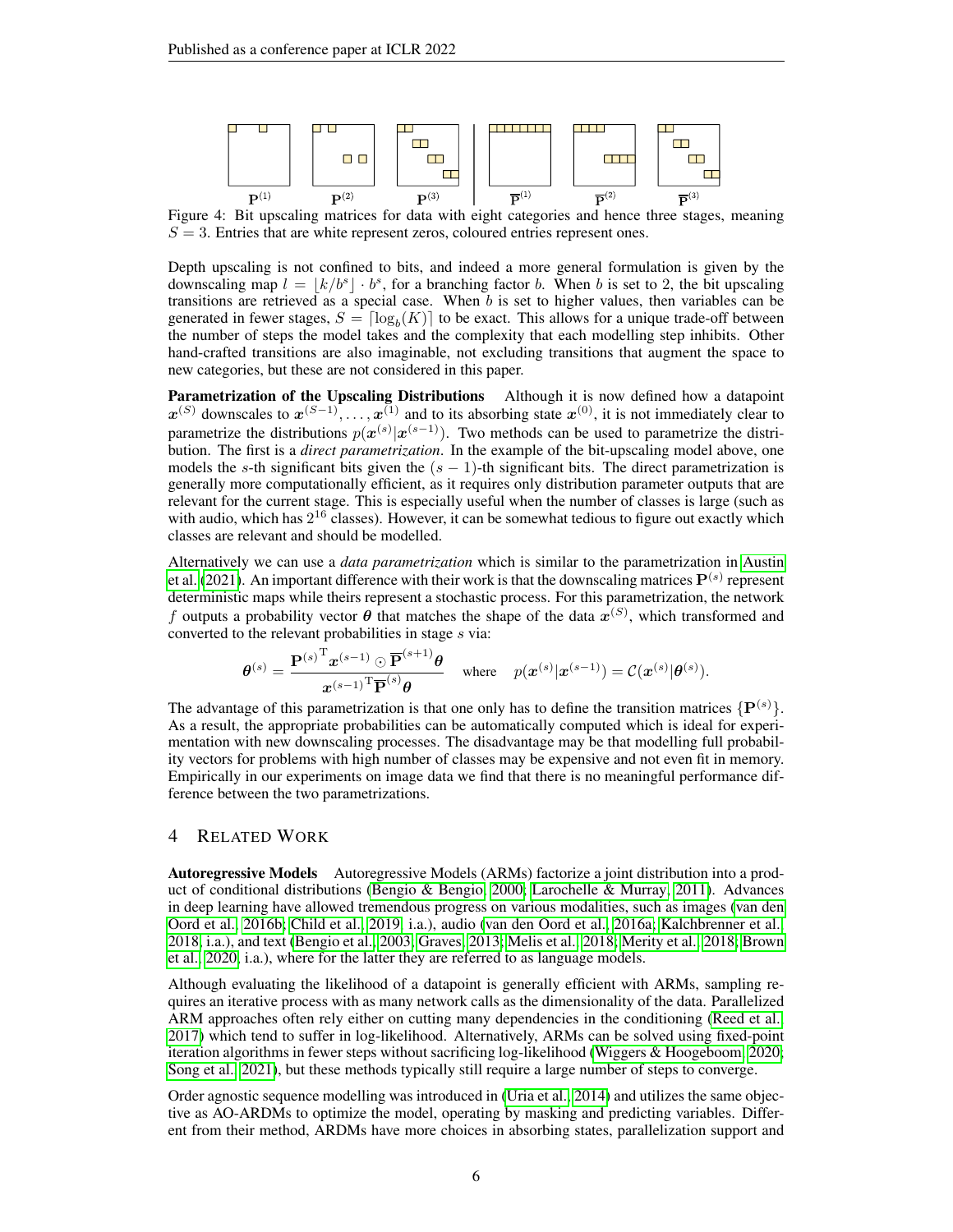<span id="page-6-0"></span>Table 1: Order Agnostic model performance (in bpc) on the text8 dataset. The OA-Transformer learns arbitrary orders by permuting inputs and outputs as described in XLNet. A Transformer learning only a single order achieves 1.35 bpc.

Table 2: Order Agnostic modelling performance (in bpd) on the CIFAR-10 dataset. The upscaling model generates groups of four most significant categories, equivalent to 2 bits at a time.

| Model                                              | <b>Steps</b>       | NLL                                          | Model                                            | <b>Steps</b>                     | <b>NLL</b>               |
|----------------------------------------------------|--------------------|----------------------------------------------|--------------------------------------------------|----------------------------------|--------------------------|
| OA-Transformer                                     | 250                | 1.64                                         | ARDM-OA                                          | 3072                             | $2.69 \pm 0.005$         |
| D3PM-uniform                                       | 1000               | $1.61 \pm 0.020$                             | Parallel ARDM-OA                                 | 50                               | 2.74                     |
| D3PM-absorbing<br>D3PM-absorbing<br>OA-ARDM (ours) | 1000<br>256<br>250 | $1.45 \pm 0.020$<br>1.47<br>$1.43 \pm 0.001$ | <b>ARDM-Upscale 4</b><br>Parallel ARDM-Upscale 4 | $4 \times 3072$<br>$4 \times 50$ | $2.64 \pm 0.002$<br>2.68 |
| D3PM-absorbing                                     | 20                 | $1.56 \pm 0.040$                             | D3PM Absorbing                                   | 1000                             | 4.40                     |
| Parallelized OA-ARDM (ours)                        | 20                 | $1.51 \pm 0.007$                             | D3PM Gaussian                                    | 1000                             | $3.44 \pm 0.007$         |

depth upscaling techniques, in addition to modern advances to fit larger scale data. An alternative approach for order agnostic modelling is via causally masked permutation equivariant models such as Transformers [\(Yang et al., 2019;](#page-12-1) [Alcorn & Nguyen, 2021\)](#page-9-6), but these have had limited success in likelihood-based tasks. In [\(Ghazvininejad et al., 2019\)](#page-10-5) a mask predict method is proposed, although it does not contain a likelihood analysis. In other work, mixtures of ARMs over certain orders are trained by overriding convolutional routines for masking [\(Jain et al., 2020\)](#page-10-1). In a different context in [\(Liu et al., 2018\)](#page-11-8) graph edges connected to a node are modelled without order. However, the model is not entirely order agnostic because it models edges centered around focus nodes.

Diffusion Models Diffusion models learn to denoise a Gaussian base distribution into the distribution of the data via a chain of latent variables [\(Song & Ermon, 2019;](#page-11-9) [Sohl-Dickstein et al.,](#page-11-0) [2015;](#page-11-0) [Ho et al., 2020\)](#page-10-2). Diffusion and score-matching methods have shown large improvements in image [\(Dhariwal & Nichol, 2021\)](#page-9-7) and audio sample quality [\(Chen et al., 2020;](#page-9-8) [Kong et al., 2021\)](#page-10-6), as well as likelihood improvements with variational interpretations of diffusion models [\(Kingma et al.,](#page-10-7) [2021;](#page-10-7) [Huang et al., 2021\)](#page-10-8). Although faster sampling schedules for continuous diffusion models have been explored [\(Jolicoeur-Martineau et al., 2021;](#page-10-9) [Kong & Ping, 2021\)](#page-10-10), little is known about shorter generative processes for discrete diffusion.

*Discrete* diffusion models operate directly on discrete spaces. In [Sohl-Dickstein et al.](#page-11-0) [\(2015\)](#page-11-0) diffusion for binary data was proposed which was extended for categorical data in [Hoogeboom et al.](#page-10-0) [\(2021\)](#page-10-0). Whereas these approaches uniformly resample categories, in [Austin et al.](#page-9-0) [\(2021\)](#page-9-0) a wide variety of transition distributions was proposed. This work finds that absorbing diffusion produces the best performing models in log-likelihood for text data, but these models still demand a large number of steps. OA-ARDMs are equivalent to the infinite time limit of absorbing diffusion, which makes them maximally expressive. Simultaneously, ARDMs upper bound the number of steps to the dimensionality of the data. More details on the connections between these model types are in Appendix [C.](#page-19-0) Other discrete diffusion processes have been explored in [\(Johnson et al., 2021\)](#page-10-11).

## <span id="page-6-1"></span>5 RESULTS

**Order Agnostic Modelling** To better understand how ARDMs compare to other order agnostic generative models, we study their performance on a character modelling task using the text8 dataset [\(Mahoney, 2011\)](#page-11-10). ARDMs are compared to D3PMs that model the inverse absorbing diffusion process [\(Austin et al., 2021\)](#page-9-0), and causally masked Transformers that are directly optimized on randomly permuted sequences as done in XLNet [\(Yang et al., 2019\)](#page-12-1). The different methods all use the same underlying neural network architecture which is the Transformer used in [\(Austin et al., 2021\)](#page-9-0), which has 12 layers, 786 hidden dimensions and 12 heads. For the OA-Transformer baseline the architecture is causally masked, and inputs are permuted to model the sequence in a specific order. In addition to the standard positional embeddings for the input, the embeddings for the output are also concatenated to the token embedding. This can be seen as an implicit method to condition on the permutation that is currently generated. The specific hyperparameters of the optimization procedure are specified in Appendix [D](#page-21-0) and are the same as reported in [\(Austin et al., 2021\)](#page-9-0), with the exception of a different learning rate schedule and further train steps.

Performance of these methods is presented in Table [1.](#page-6-0) Firstly, the OA-Transformer baseline does not perform very well compared to the other models. This result matches the behaviour that was found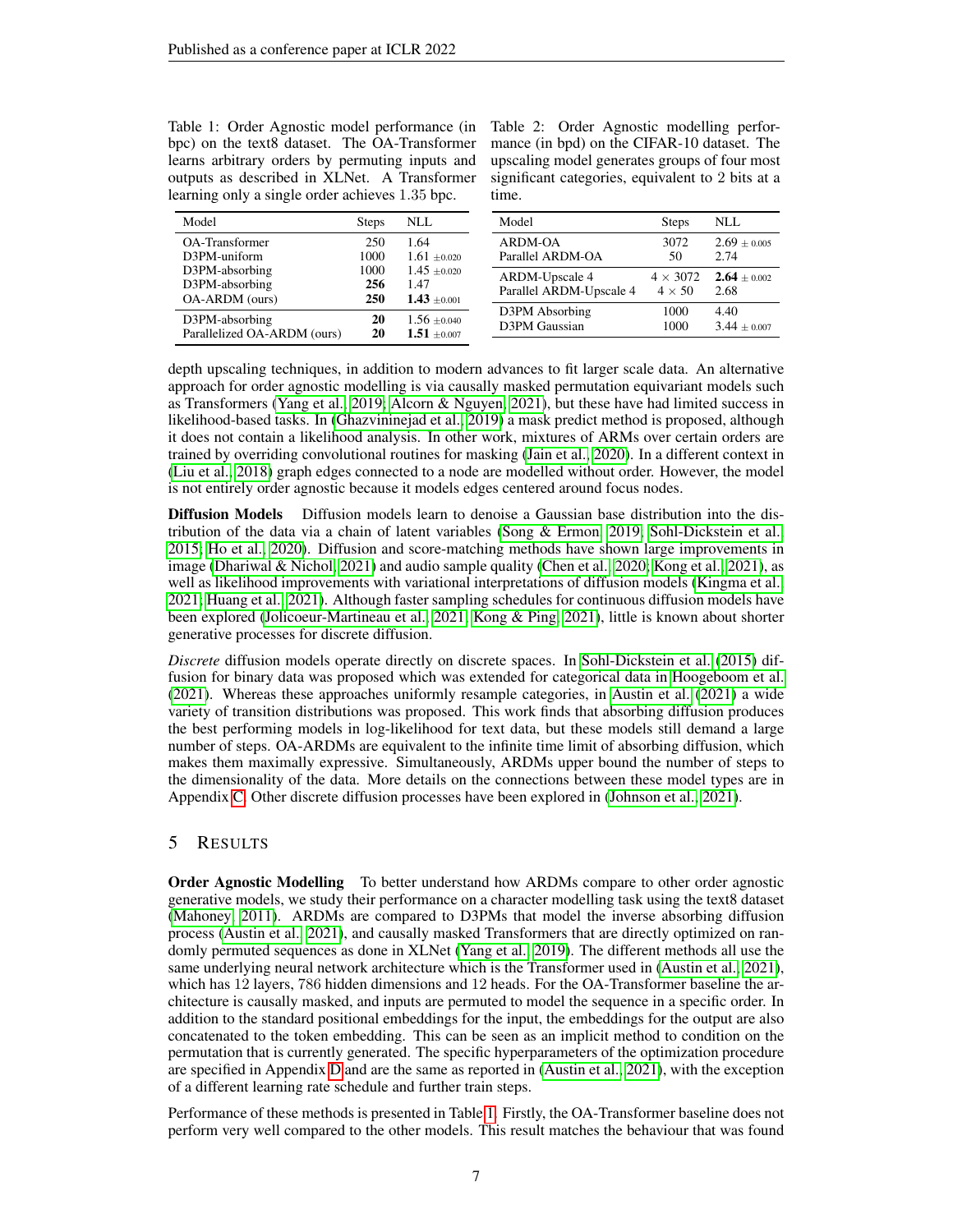

Figure 5: Visualization of  $x$  through the generative process for an ARDM Upscale 4 model.

by [Yang et al.](#page-12-1) [\(2019\)](#page-12-1), who observed underfitting behaviour and limited the task complexity by only predicting a subset of the permuted tokens. Further, as expected the performance of our OA-ARDM with 1.43 bpc is very close to the performance of D3PM-absorbing at 1000 steps with 1.45 bpc. This is expected, since OA-ARDMs are equivalent to the continuous time limit of D3PM-absorbing models. For sequences containing only 250 dimensions, the D3PM schedule with 1000 steps starts to approximate the jump process where generally only a single variable is absorbed at a time. The important takeaway from this comparison is that OA-ARDMs perform similar to large-steps D3PM absorbing models *while only requiring a quarter of the steps*. When the D3PM model is forced to take 256 steps which is comparable to our OA-ARDM model, then its performance degrades further towards 1.47 bpd. In addition, a Parallelized ARDM with only 20 steps has a performance of 1.51 bpd over a similar D3PM which has 1.56 bpd. This pattern translates to CIFAR-10 [\(Krizhevsky](#page-11-11) [et al., 2009\)](#page-11-11) where ARDMs also outperform D3PMs and degrade more gracefully under fewer steps. This comparison to D3PM is however less direct, as the underlying architectures differ.

Lossless Compression To validate that ARDMs can form a viable basis for practical neural network-based compressors, we study their performance when compressing CIFAR-10 images and comparing them to existing methods. Since ARDMs provide probabilities for a sequence of symbols, they can be directly used together with an off-the-shelf entropy coder for lossless compression. In this experiment we use the range-based entropy coder rANS [\(Duda, 2009\)](#page-9-9). To use ARDMs the order of the coding process needs to be fixed for all images. To avoid an unlucky sample, before coding we evaluate the log-likelihood of a few random permutations on the train set and pick the best performing one. Empirically, there is very little difference in performance  $(<0.02$  bpd) between different permutations.

Several deep learning based lossless compression methods in literature rely on bits-back coding [\(Townsend et al., 2019\)](#page-11-12), such as LBB [\(Ho et al., 2019\)](#page-10-12), HiLLoC [\(Townsend et al., 2020\)](#page-12-6) and VDM [\(Kingma et al., 2021\)](#page-10-7). Although bits-back coding methods can perform well on large datasets, they have a large overhead when used as per-image compressors. This is caused by the large number of initial bits that are required. Further, the dataset is often interlinked, meaning that if an image in the middle of the dataset needs to be accessed, it requires all images earlier in the bitstream to also be decompressed. Therefore per-image compression is important for practical applications, because it is desirable to be able to send a specific image without sending an entire dataset. On the other hand, direct compressors such as L3C [\(Mentzer et al., 2019\)](#page-11-13), IDF [\(Hoogeboom et al.,](#page-10-13) [2019\)](#page-10-13) and IDF++ [\(van den Berg et al., 2021\)](#page-12-7) do not incur an intial message overhead and their dataset performance translates directly to per-image compression. A more conventional codec is FLIF [\(Sneyers & Wuille, 2016\)](#page-11-14), which is a recent lossless compression codec with machine learning components that outperforms traditional codecs such as PNG.

Performance of ARDMs and related methods in literature is presented in Table [3.](#page-8-0) ARDMs significantly outperform all methods on compression per image, requiring only 2.71 bpd versus 3.26 for the next best performing model, IDF++. In addition, even compared to a setting where an entire dataset needs to be compressed, ARDMs perform competitively to VDM, which attain 2.72 bpd. Moreover, ARDMs degrade more gracefully when fewer steps are used to encode the data.

Note that the lossless compressor based on VDM was trained on non-augmented data, whereas the best-performing likelihood model of [Kingma et al.](#page-10-7) [\(2021\)](#page-10-7) was trained with data augmentation. As a result, it is likely that their dataset compression results could be somewhat improved when trained on augmented CIFAR-10. Also, it is not a coincedence that HiLLoC and FLIF have the exact same compression per image performance. HiLLoC compresses the first few images using the FLIF format to fill the initial bitstream, and compresses the remaining images in the dataset with bits-back coding [\(Townsend et al., 2020\)](#page-12-6). As a result, on a per-image compression benchmark the method is equivalent to FLIF.

**Effects of Depth-Upscaling** A natural question that might arise is how standard order-agnostic modelling performs compared to order agnostic bit-upscaling, and how bit-upscaling compares to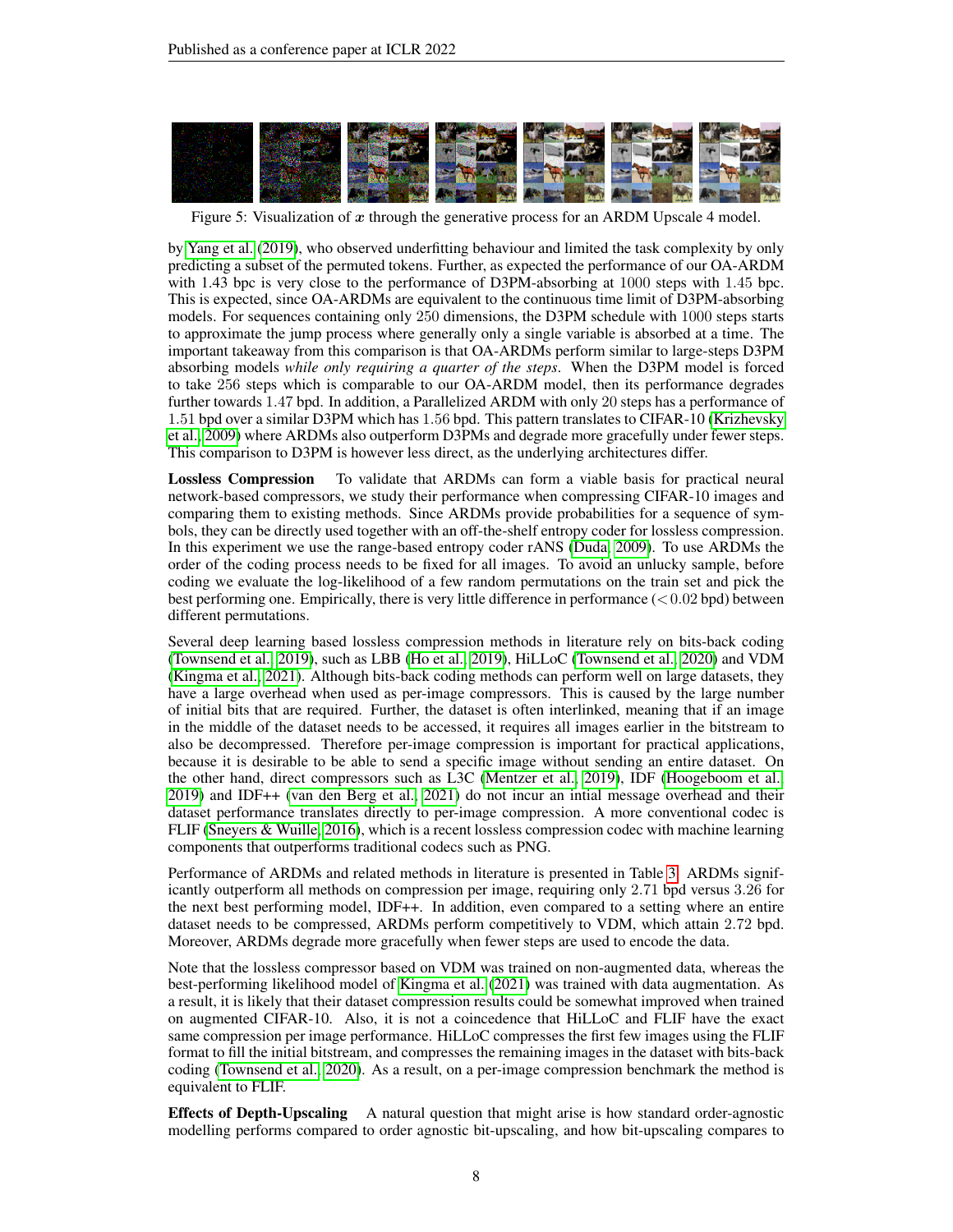<span id="page-8-0"></span>

| Model                                | <b>Steps</b> | Compression per image | Dataset compression |
|--------------------------------------|--------------|-----------------------|---------------------|
| VDM (Kingma et al., 2021)            | 1000         | > 8                   | 2.72                |
| VDM (Kingma et al., 2021)            | 500          | > 8                   | 2.72                |
| OA-ARDM (ours)                       | 500          | 2.73                  | 2.73                |
| ARDM-Upscale 4 (ours)                | 500          | 2.71                  | 2.71                |
| VDM (Kingma et al., 2021)            | 100          | > 8                   | 2.91                |
| OA-ARDM (ours)                       | 100          | 2.75                  | 2.75                |
| ARDM-Upscale 4 (ours)                | 100          | 2.76                  | 2.76                |
| LBB (Ho et al., 2019)                |              | > 8                   | 3.12                |
| IDF (Hoogeboom et al., 2019)         |              | 3.34                  | 3.34                |
| IDF++ (van den Berg et al., $2021$ ) |              | 3.26                  | 3.26                |
| HiLLoC (Townsend et al., 2020)       |              | 4.19                  | 3.56                |
| FLIF (Sneyers & Wuille, 2016)        |              | 4.19                  | 4.19                |

Table 3: CIFAR-10 lossless compression performance (in bpd).

<span id="page-8-2"></span>Table 4: Audio (SC09) depth upscaling test set performance (in bpd). A WaveNet baseline learning only a single order achieves 7.77 bpd.

<span id="page-8-1"></span>Table 5: Image (CIFAR-10) depth upscaling performance (in bpd).

| Model                   | <b>Steps</b>  | Performance | Model                  | <b>Steps</b> | Performance |
|-------------------------|---------------|-------------|------------------------|--------------|-------------|
| <b>OA-ARDM</b>          | $D = 16000$   | 7.93        | <b>OA-ARDM</b>         | $D = 3072$   | 2.69        |
| <b>ARDM</b> Upscale 256 | $2 \times D$  | 6.36        | <b>ARDM</b> Upscale 16 | $2 \times D$ | 2.67        |
| <b>ARDM</b> Upscale 16  | $4 \times D$  | 6.30        | <b>ARDM</b> Upscale 4  | $4 \times D$ | 2.64        |
| <b>ARDM</b> Upscale 4   | $8 \times D$  | 6.29        | <b>ARDM</b> Upscale 2  | $8 \times D$ | 2.67        |
| <b>ARDM</b> Upscale 2   | $16 \times D$ | 6.29        |                        |              |             |

the upscaling with larger values. Due to the constant training complexity of ARDMs, one can easily train models that have generative processes of arbitrary length. To test this, we train ARDMs on image data from CIFAR-10 and audio data from SC09 [\(Warden, 2018\)](#page-12-8). For the audio data, the total number of categories is  $2^{16}$ , which is typically too large in terms of memory to model as a single softmax distribution. For that reason, the single stage OA-ARDM is trained using a discretized logistic distribution because it is computationally cheaper for a high number of categories. For the same reason, the Upscale ARDMs for audio can only be trained using the direct parametrization, whereas for images they are trained with the data parametrization.

For images, the best performing model has an upscaling factor of 4 with 2.64 bpd (see Table [5\)](#page-8-1) and for audio the best performing model upscales by a factor of 2 or 4 with 6.29 bpd (see Table [4\)](#page-8-2). The hypothesis is that as the upscale factor becomes smaller, the generative process generally becomes more structured and easier to model. However, although for audio this pattern is consistently observed, for images an upscale factor of 4 has better performance than an upscale factor of 2. It is possible that for certain data, at some point smaller upscale factors give diminishing returns for performance. We hypothesize that by prolonging the generative process, the model may get less gradient signal per optimization step, leading to the decreased performance of smaller upscale factors in some situations.

## 6 LIMITATIONS AND CONCLUSION

Notwithstanding the good results in this paper, there are some limitations to ARDMs. 1) Even though ARDMs outperform all other order-agnostic approaches on text, there is still a gap to the performance of single-order autoregressive models. In preliminary experiments, upscale variants for language did not perform better than the order-agnostic versions. 2) In the current description, ARDMs model discrete variables. In principle one could also define absorbing processes for continuous distributions. 3) Finally, in this work we have focused on optimizing for log-likelihood, because it directly corresponds to coding length in lossless compression. However when optimizing for other objectives such as sample quality, different architectural choices may give better results.

In conclusion, we introduced ARDMs, a new class of models at the intersection of autoregressive models and discrete diffusion models. ARDMs perform competitively with existing generative models, and outperform competing approaches on per-image lossless compression.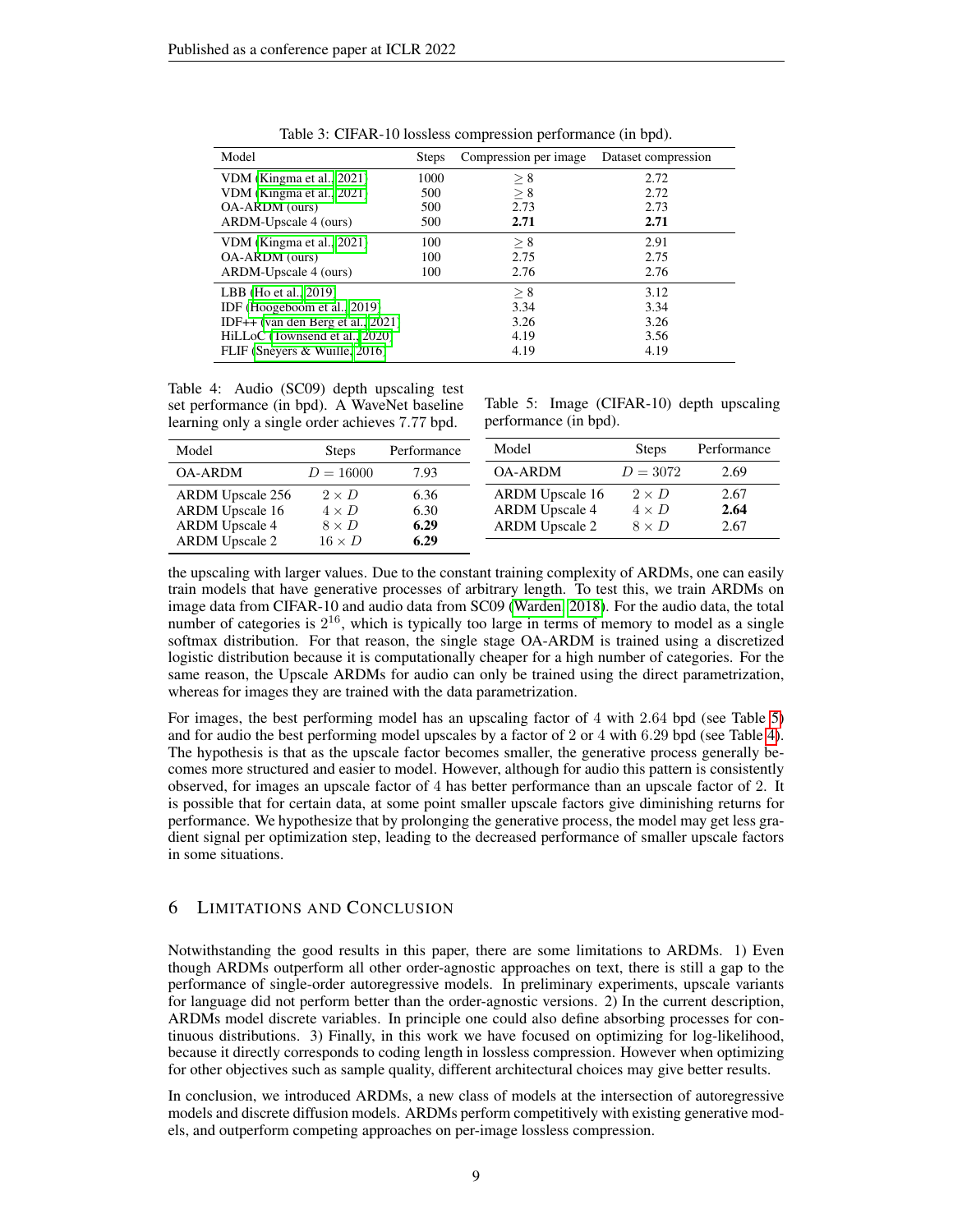## REPRODUCIBILITY AND ETHICS STATEMENT

To ensure the work is as reproducible as possible, in this paper we have described in detail both the training algorithms and the sampling algorithms. The main ideas are presented in Section [3,](#page-1-1) and further clarifications that may be important for re-implementation are given in Appendix [A.](#page-13-0) The hyperparameter settings to run experiments are presented in Section [5](#page-6-1) and further clarified in Appendix [D.](#page-21-0) In addition, we plan to release the code that can be used to reproduce the experimental results in this paper.

In terms of ethics, we do not see immediate concerns for the models we introduce. However, deep generative models have a wide variety of applications such as representation learning, image inpainting, special effects in video, outlier detection and drug design. On the other hand, the generation of images, text and video may have negative downstream applications such as making false media seem realistic. Further, to the best of our knowledge no datasets were used that have known ethical issues.

#### **REFERENCES**

- <span id="page-9-11"></span>TensorFlow Datasets, a collection of ready-to-use datasets. [https://www.tensorflow.org/](https://www.tensorflow.org/datasets) [datasets](https://www.tensorflow.org/datasets).
- <span id="page-9-6"></span>Michael A. Alcorn and Anh Nguyen. The DEformer: An order-agnostic distribution estimating transformer. In *ICML Workshop on Invertible Neural Networks, Normalizing Flows, and Explicit Likelihood Models*, 2021.
- <span id="page-9-0"></span>Jacob Austin, Daniel D. Johnson, Jonathan Ho, Daniel Tarlow, and Rianne van den Berg. Structured denoising diffusion models in discrete state-spaces. *CoRR*, abs/2107.03006, 2021.
- <span id="page-9-2"></span>Samy Bengio and Yoshua Bengio. Taking on the curse of dimensionality in joint distributions using neural networks. *IEEE Trans. Neural Networks Learn. Syst.*, 2000.
- <span id="page-9-4"></span>Yoshua Bengio, Réjean Ducharme, Pascal Vincent, and Christian Janvin. A neural probabilistic language model. *The journal of machine learning research*, 3:1137–1155, 2003.
- <span id="page-9-5"></span>Tom B. Brown, Benjamin Mann, Nick Ryder, Melanie Subbiah, Jared Kaplan, Prafulla Dhariwal, Arvind Neelakantan, Pranav Shyam, Girish Sastry, Amanda Askell, Sandhini Agarwal, Ariel Herbert-Voss, Gretchen Krueger, Tom Henighan, Rewon Child, Aditya Ramesh, Daniel M. Ziegler, Jeffrey Wu, Clemens Winter, Christopher Hesse, Mark Chen, Eric Sigler, Mateusz Litwin, Scott Gray, Benjamin Chess, Jack Clark, Christopher Berner, Sam McCandlish, Alec Radford, Ilya Sutskever, and Dario Amodei. Language models are few-shot learners. In *Advances in Neural Information Processing Systems 33: Annual Conference on Neural Information Processing Systems 2020, NeurIPS*, 2020.
- <span id="page-9-8"></span>Nanxin Chen, Yu Zhang, Heiga Zen, Ron J Weiss, Mohammad Norouzi, and William Chan. Wave-Grad: Estimating gradients for waveform generation. *arXiv preprint arXiv:2009.00713*, 2020.
- <span id="page-9-10"></span>Rewon Child. Very deep vaes generalize autoregressive models and can outperform them on images. In *9th International Conference on Learning Representations, ICLR*. OpenReview.net, 2021.
- <span id="page-9-3"></span>Rewon Child, Scott Gray, Alec Radford, and Ilya Sutskever. Generating long sequences with sparse transformers. *CoRR*, abs/1904.10509, 2019. URL <http://arxiv.org/abs/1904.10509>.
- <span id="page-9-1"></span>Jacob Devlin, Ming-Wei Chang, Kenton Lee, and Kristina Toutanova. BERT: pre-training of deep bidirectional transformers for language understanding. In *Proceedings of the 2019 Conference of the North American Chapter of the Association for Computational Linguistics: Human Language Technologies, NAACL-HLT*, pp. 4171–4186. Association for Computational Linguistics, 2019.
- <span id="page-9-7"></span>Prafulla Dhariwal and Alex Nichol. Diffusion models beat gans on image synthesis. *CoRR*, abs/2105.05233, 2021.

<span id="page-9-9"></span>Jarek Duda. Asymmetric numeral systems. *arXiv preprint arXiv:0902.0271*, 2009.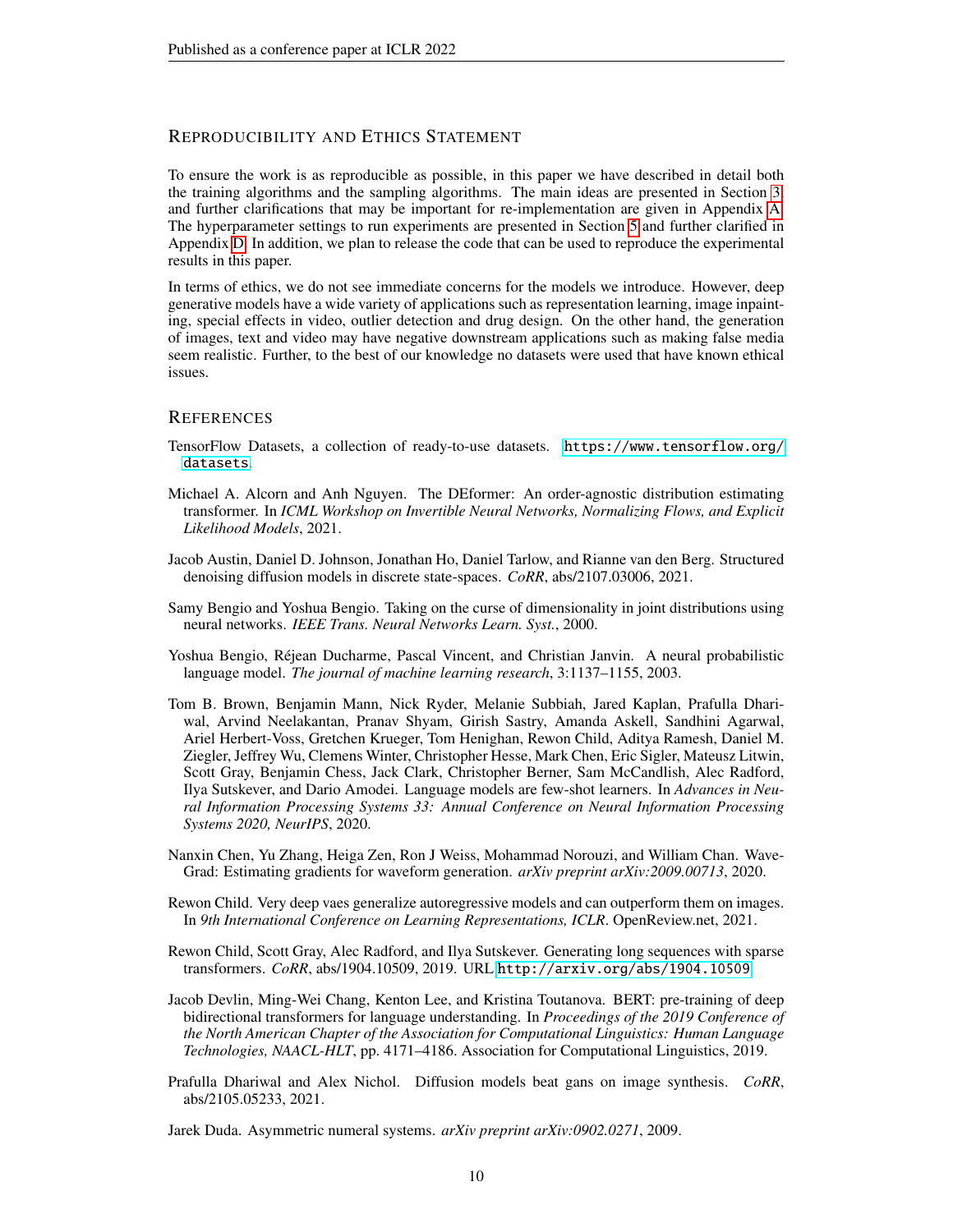- <span id="page-10-15"></span>Stefan Elfwing, Eiji Uchibe, and Kenji Doya. Sigmoid-weighted linear units for neural network function approximation in reinforcement learning. *Neural Networks*, 107:3–11, 2018.
- <span id="page-10-5"></span>Marjan Ghazvininejad, Omer Levy, Yinhan Liu, and Luke Zettlemoyer. Mask-predict: Parallel decoding of conditional masked language models. In Kentaro Inui, Jing Jiang, Vincent Ng, and Xiaojun Wan (eds.), *Proceedings of the 2019 Conference on Empirical Methods in Natural Language Processing and the 9th International Joint Conference on Natural Language Processing, EMNLP-IJCNLP*, 2019.
- <span id="page-10-4"></span>Alex Graves. Generating sequences with recurrent neural networks. *CoRR*, abs/1308.0850, 2013. URL <http://arxiv.org/abs/1308.0850>.
- <span id="page-10-12"></span>Jonathan Ho, Evan Lohn, and Pieter Abbeel. Compression with flows via local bits-back coding. In *Advances in Neural Information Processing Systems 32: Annual Conference on Neural Information Processing Systems 2019, NeurIPS*, 2019.
- <span id="page-10-2"></span>Jonathan Ho, Ajay Jain, and Pieter Abbeel. Denoising diffusion probabilistic models. In Hugo Larochelle, Marc'Aurelio Ranzato, Raia Hadsell, Maria-Florina Balcan, and Hsuan-Tien Lin (eds.), *Advances in Neural Information Processing Systems 33: Annual Conference on Neural Information Processing Systems 2020, NeurIPS*, 2020.
- <span id="page-10-13"></span>Emiel Hoogeboom, Jorn W. T. Peters, Rianne van den Berg, and Max Welling. Integer discrete flows and lossless compression. In *Advances in Neural Information Processing Systems 32: Annual Conference on Neural Information Processing Systems 2019*, 2019.
- <span id="page-10-0"></span>Emiel Hoogeboom, Didrik Nielsen, Priyank Jaini, Patrick Forré, and Max Welling. Argmax flows and multinomial diffusion: Learning categorical distributions. *CoRR*, abs/2102.05379, 2021.
- <span id="page-10-8"></span>Chin-Wei Huang, Jae Hyun Lim, and Aaron C. Courville. A variational perspective on diffusionbased generative models and score matching. *CoRR*, abs/2106.02808, 2021. URL [https://](https://arxiv.org/abs/2106.02808) [arxiv.org/abs/2106.02808](https://arxiv.org/abs/2106.02808).
- <span id="page-10-1"></span>Ajay Jain, Pieter Abbeel, and Deepak Pathak. Locally masked convolution for autoregressive models. In Ryan P. Adams and Vibhav Gogate (eds.), *Proceedings of the Thirty-Sixth Conference on Uncertainty in Artificial Intelligence, UAI*, 2020.
- <span id="page-10-11"></span>Daniel D. Johnson, Jacob Austin, Rianne van den Berg, and Daniel Tarlow. Beyond in-place corruption: Insertion and deletion in denoising probabilistic models. *CoRR*, abs/2107.07675, 2021.
- <span id="page-10-9"></span>Alexia Jolicoeur-Martineau, Ke Li, Rémi Piché-Taillefer, Tal Kachman, and Ioannis Mitliagkas. Gotta go fast when generating data with score-based models. *CoRR*, abs/2105.14080, 2021.
- <span id="page-10-14"></span>Heewoo Jun, Rewon Child, Mark Chen, John Schulman, Aditya Ramesh, Alec Radford, and Ilya Sutskever. Distribution augmentation for generative modeling. In *Proceedings of the 37th International Conference on Machine Learning, ICML*, 2020.
- <span id="page-10-3"></span>Nal Kalchbrenner, Erich Elsen, Karen Simonyan, Seb Noury, Norman Casagrande, Edward Lockhart, Florian Stimberg, Aäron van den Oord, Sander Dieleman, and Koray Kavukcuoglu. Efficient neural audio synthesis. In *Proceedings of the 35th International Conference on Machine Learning, ICML*, 2018.
- <span id="page-10-16"></span>Diederik P Kingma and Jimmy Ba. Adam: A method for stochastic optimization. *arXiv preprint arXiv:1412.6980*, 2014.
- <span id="page-10-7"></span>Diederik P. Kingma, Tim Salimans, Ben Poole, and Jonathan Ho. Variational diffusion models. *CoRR*, abs/2107.00630, 2021.
- <span id="page-10-10"></span>Zhifeng Kong and Wei Ping. On fast sampling of diffusion probabilistic models. *CoRR*, abs/2106.00132, 2021. URL <https://arxiv.org/abs/2106.00132>.
- <span id="page-10-6"></span>Zhifeng Kong, Wei Ping, Jiaji Huang, Kexin Zhao, and Bryan Catanzaro. DiffWave: A versatile diffusion model for audio synthesis. In *9th International Conference on Learning Representations, ICLR*, 2021.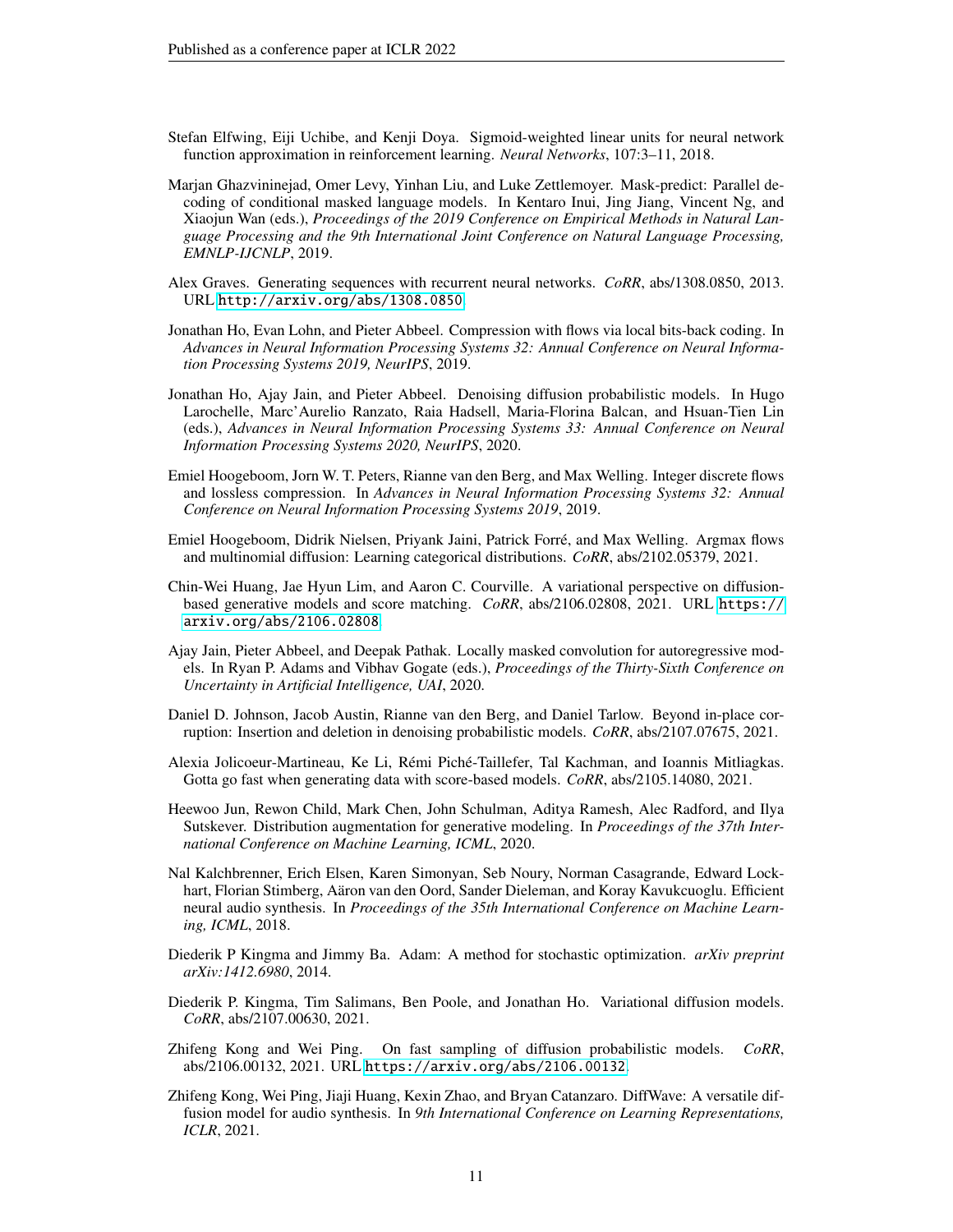- <span id="page-11-11"></span>Alex Krizhevsky, Geoffrey Hinton, et al. Learning multiple layers of features from tiny images. 2009.
- <span id="page-11-3"></span>Hugo Larochelle and Iain Murray. The neural autoregressive distribution estimator. In *Proceedings of the Fourteenth International Conference on Artificial Intelligence and Statistics, AISTATS*, 2011.
- <span id="page-11-8"></span>Qi Liu, Miltiadis Allamanis, Marc Brockschmidt, and Alexander L. Gaunt. Constrained graph variational autoencoders for molecule design. In Samy Bengio, Hanna M. Wallach, Hugo Larochelle, Kristen Grauman, Nicolò Cesa-Bianchi, and Roman Garnett (eds.), *Advances in Neural Information Processing Systems 31: Annual Conference on Neural Information Processing Systems 2018, NeurIPS*, pp. 7806–7815, 2018.
- <span id="page-11-10"></span>Matt Mahoney. Large text compression benchmark, 2011.
- <span id="page-11-4"></span>Gábor Melis, Chris Dyer, and Phil Blunsom. On the state of the art of evaluation in neural language models. In *International Conference on Learning Representations*, 2018. URL <https://openreview.net/forum?id=ByJHuTgA->.
- <span id="page-11-2"></span>Jacob Menick and Nal Kalchbrenner. Generating high fidelity images with subscale pixel networks and multidimensional upscaling. In *7th International Conference on Learning Representations, ICLR*, 2019.
- <span id="page-11-13"></span>Fabian Mentzer, Eirikur Agustsson, Michael Tschannen, Radu Timofte, and Luc Van Gool. Practical full resolution learned lossless image compression. In *IEEE Conference on Computer Vision and Pattern Recognition, CVPR*, pp. 10629–10638. Computer Vision Foundation / IEEE, 2019.
- <span id="page-11-5"></span>Stephen Merity, Nitish Shirish Keskar, and Richard Socher. Regularizing and optimizing LSTM language models. In *International Conference on Learning Representations*, 2018. URL [https:](https://openreview.net/forum?id=SyyGPP0TZ) [//openreview.net/forum?id=SyyGPP0TZ](https://openreview.net/forum?id=SyyGPP0TZ).
- <span id="page-11-15"></span>Alexander Quinn Nichol and Prafulla Dhariwal. Improved denoising diffusion probabilistic models. In Marina Meila and Tong Zhang (eds.), *Proceedings of the 38th International Conference on Machine Learning, ICML*, 2021.
- <span id="page-11-6"></span>Scott E. Reed, Aäron van den Oord, Nal Kalchbrenner, Sergio Gomez Colmenarejo, Ziyu Wang, Yutian Chen, Dan Belov, and Nando de Freitas. Parallel multiscale autoregressive density estimation. In *Proceedings of the 34th International Conference on Machine Learning, ICML*, 2017.
- <span id="page-11-1"></span>Tim Salimans, Andrej Karpathy, Xi Chen, and Diederik P. Kingma. PixelCNN++: Improving the PixelCNN with discretized logistic mixture likelihood and other modifications. In *5th International Conference on Learning Representations, ICLR 2017*. OpenReview.net, 2017.
- <span id="page-11-16"></span>Samarth Sinha and Adji B. Dieng. Consistency regularization for variational auto-encoders. *CoRR*, abs/2105.14859, 2021.
- <span id="page-11-14"></span>Jon Sneyers and Pieter Wuille. FLIF: free lossless image format based on MANIAC compression. In *2016 IEEE International Conference on Image Processing, ICIP*, pp. 66–70. IEEE, 2016.
- <span id="page-11-0"></span>Jascha Sohl-Dickstein, Eric A. Weiss, Niru Maheswaranathan, and Surya Ganguli. Deep unsupervised learning using nonequilibrium thermodynamics. In Francis R. Bach and David M. Blei (eds.), *Proceedings of the 32nd International Conference on Machine Learning, ICML*, 2015.
- <span id="page-11-9"></span>Yang Song and Stefano Ermon. Generative modeling by estimating gradients of the data distribution. In *Advances in Neural Information Processing Systems 32: Annual Conference on Neural Information Processing Systems 2019, NeurIPS*, 2019.
- <span id="page-11-7"></span>Yang Song, Chenlin Meng, Renjie Liao, and Stefano Ermon. Accelerating feedforward computation via parallel nonlinear equation solving. In *Proceedings of the 38th International Conference on Machine Learning, ICML*, 2021.
- <span id="page-11-12"></span>James Townsend, Tom Bird, and David Barber. Practical lossless compression with latent variables using bits back coding. *CoRR*, abs/1901.04866, 2019.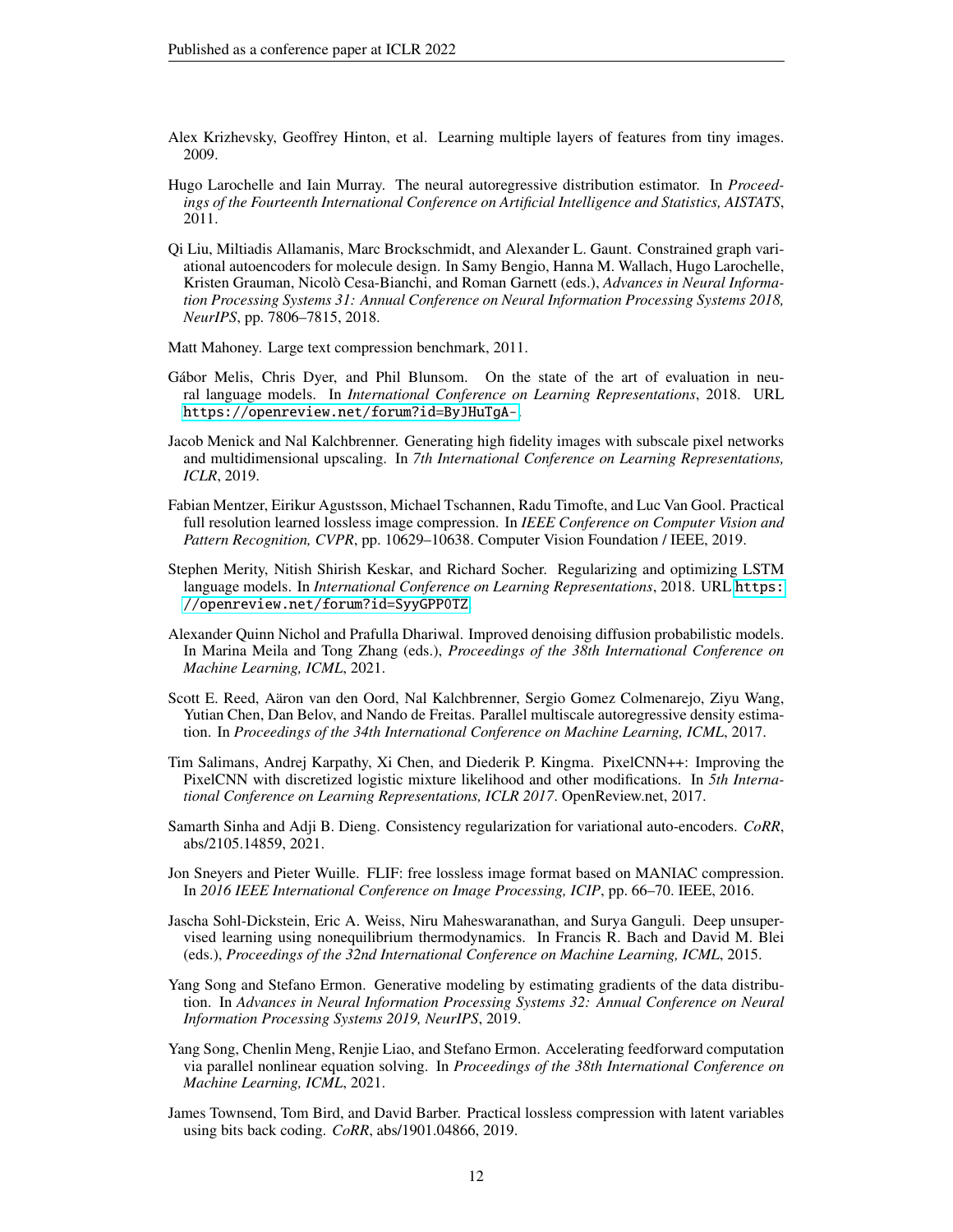- <span id="page-12-6"></span>James Townsend, Thomas Bird, Julius Kunze, and David Barber. Hilloc: lossless image compression with hierarchical latent variable models. In *8th International Conference on Learning Representations, ICLR 2020, Addis Ababa, Ethiopia*, 2020.
- <span id="page-12-0"></span>Benigno Uria, Iain Murray, and Hugo Larochelle. A deep and tractable density estimator. In *Proceedings of the 31th International Conference on Machine Learning, ICML 2014, Beijing, China, 21-26 June 2014*, volume 32 of *JMLR Workshop and Conference Proceedings*, pp. 467–475. JMLR.org, 2014.
- <span id="page-12-9"></span>Arash Vahdat and Jan Kautz. NVAE: A deep hierarchical variational autoencoder. In *Advances in Neural Information Processing Systems 33: Annual Conference on Neural Information Processing Systems 2020, NeurIPS*, 2020.
- <span id="page-12-7"></span>Rianne van den Berg, Alexey A. Gritsenko, Mostafa Dehghani, Casper Kaae Sønderby, and Tim Salimans. IDF++: analyzing and improving integer discrete flows for lossless compression. In *9th International Conference on Learning Representations, ICLR*. OpenReview.net, 2021.
- <span id="page-12-4"></span>Aäron van den Oord, Sander Dieleman, Heiga Zen, Karen Simonyan, Oriol Vinyals, Alex Graves, Nal Kalchbrenner, Andrew W. Senior, and Koray Kavukcuoglu. Wavenet: A generative model for raw audio. In *The 9th ISCA Speech Synthesis Workshop*, 2016a.
- <span id="page-12-3"></span>Aäron van den Oord, Nal Kalchbrenner, and Koray Kavukcuoglu. Pixel recurrent neural networks. In Maria-Florina Balcan and Kilian Q. Weinberger (eds.), *Proceedings of the 33nd International Conference on Machine Learning, ICML*, 2016b.
- <span id="page-12-8"></span>P. Warden. Speech Commands: A Dataset for Limited-Vocabulary Speech Recognition. *ArXiv e-prints*, 2018. URL <https://arxiv.org/abs/1804.03209>.
- <span id="page-12-2"></span>Daniel Watson, Jonathan Ho, Mohammad Norouzi, and William Chan. Learning to efficiently sample from diffusion probabilistic models. *CoRR*, abs/2106.03802, 2021. URL [https:](https://arxiv.org/abs/2106.03802) [//arxiv.org/abs/2106.03802](https://arxiv.org/abs/2106.03802).
- <span id="page-12-5"></span>Auke J. Wiggers and Emiel Hoogeboom. Predictive sampling with forecasting autoregressive models. In *Proceedings of the 37th International Conference on Machine Learning, ICML*, 2020.
- <span id="page-12-1"></span>Zhilin Yang, Zihang Dai, Yiming Yang, Jaime G. Carbonell, Ruslan Salakhutdinov, and Quoc V. Le. XLNet: Generalized autoregressive pretraining for language understanding. In *Advances in Neural Information Processing Systems 32: Annual Conference on Neural Information Processing Systems 2019, NeurIPS*, 2019.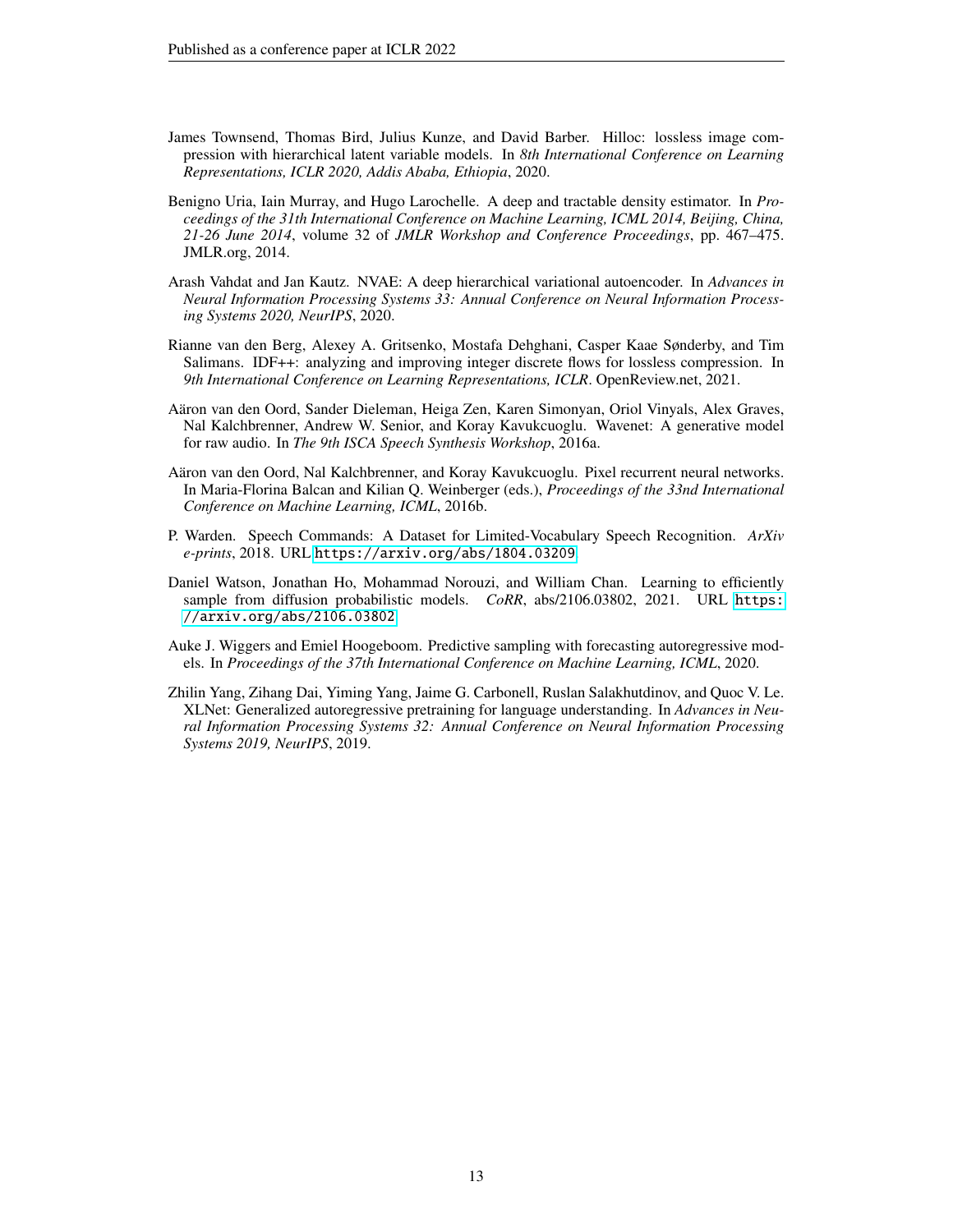## <span id="page-13-0"></span>A FURTHER DETAILS OF AUTOREGRESSIVE DIFFUSION

Next to given descriptions, the implementation has been open-sourced at [https://github.com/](https://github.com/google-research/google-research/tree/master/autoregressive_diffusion) [google-research/google-research/tree/master/autoregressive\\_diffusion](https://github.com/google-research/google-research/tree/master/autoregressive_diffusion).

#### A.1 DEPTH UPSCALING

This section explains further details that are important to optimize and sample from Depth Upscaling ARDMs, which are summarized in Algorithm [3](#page-13-1) and [4.](#page-13-1) Recall that for depthupscaling models, the variables are modelled in stages  $x^{(1)}, \ldots, x^{(S)}$  and the model learns  $p(\boldsymbol{x}^{(S)}|\boldsymbol{x}^{(S-1)}), \ldots, p(\boldsymbol{x}^{(1)}|\boldsymbol{x}^{(0)})$ . Here  $\boldsymbol{x}^{(0)}$  is a constant absorbing state and  $\boldsymbol{x}^{(S)}$  represents the data. The transition matrices  $\{P^{(s)}\}$  describe the destructive maps which end up in the absorbing state. They form the destructive counterpart of the generative process.

Instead of optimizing for all stages simultaneously, we sample a stage uniformly  $s \sim \mathcal{U}(1, \ldots, S)$ and optimize for that stage. Here the cumulative matrix products  $\overline{P}^{(s)}$  allow us to directly transition to a specific stage, since  $x^{(s)} = \overline{P}^{(s+1)} x^{(S)}$ . To be precise, for a single dimension i the variable  $x_i^{(s)}$  is represented as a onehot vector and then transformed using the matrix multiplication  $x_i^{(s)}$  = i  $\overline{\mathbf{P}}^{(s+1)}x_i^{(S)}$ . For multiple dimensions this matrix multiplication is applied individually, meaning that  $\overline{\mathbf{P}}^{(s+1)}\bm{x}^{(S)} = \big(\overline{\mathbf{P}}^{(s+1)}\bm{x}_1^{(S)}, \overline{\mathbf{P}}^{(s+1)}\bm{x}_2^{(S)}, \ldots, \overline{\mathbf{P}}^{(s+1)}\bm{x}_D^{(S)}$  $\binom{(S)}{D} = (\bm{x}_1^{(s)}, \dots, \bm{x}_D^{(s)}) = \bm{x}^{(s)}.$ 

For a optimization step, a stage  $s \sim \mathcal{U}(1,\ldots,S)$  and a step  $t \sim \mathcal{U}(1,\ldots,D)$  are sampled, in addition to a permutation  $\sigma \sim \mathcal{U}(S_D)$ . Then using the cumulative matrices, from a datapoint  $x =$  $x^{(S)}$  the variables  $x^{(s)}$  and  $x^{(s-1)}$  are computed. As before, the mask  $m = \sigma < t$  gives the locations of the variables that are conditioned on. For those locations the values in  $x^{(s)}$  may already be accessed. For the opposite locations  $1 - m$ , instead the values from  $x^{(s-1)}$  are accessed. This leads to the expression for the input  $\bm{i} = \bm{m} \odot \bm{x}^{(s)} + (1-\bm{m}) \odot \bm{x}^{(s-1)}$ . The target of the network will be to predict a distribution for  $x^{(s)}$  at the locations at  $1-m$ . The network will take in the computed input  $i$  together with variables to clarify in which stage of the generative process the model is,  $m$ , s and t. In case of the data parametrization, the probabilities  $\theta$  are appropriately normalized and reweighted to  $\theta^{(s)}$  using transitions  $\{P^{(s)}\}$ . Then, the log probabilities  $\log \mathcal{C}(x^{(s)}|\theta^{(s)})$  are computed elementwise over dimensions and subsequently masked with  $1 - m$ . These quantities are then summed and reweighted to get a stochastic estimate for the ELBO.

For the sampling, the model traverses through each stage, and for each stage through every dimension in a different order. In each step the network together with the transition matrices produces a probability vector  $\theta^{(s)}$  from which elementwise samples are taken  $x' \sim C(x^{(s)} | \theta^{(s)})$ , but only the values at locations  $n \leftarrow (\sigma = t)$  are filled in, corresponding to the current generation step. By traversing through all steps and stages, the variable  $x^{(S)}$  is generated.

<span id="page-13-1"></span>

| <b>Algorithm 3 Sampling from Upscale-ARDMs</b>                                                                                         | <b>Algorithm 4 Optimizing Upscale-ARDMs</b>                                                                                                                       |
|----------------------------------------------------------------------------------------------------------------------------------------|-------------------------------------------------------------------------------------------------------------------------------------------------------------------|
| <b>Input:</b> Network f                                                                                                                | <b>Input:</b> Datapoint $x$ , Network $f$                                                                                                                         |
| <b>Output:</b> Sample $x$                                                                                                              | Output: ELBO $\mathcal L$                                                                                                                                         |
| Initialize $x = x^{(0)}$                                                                                                               | Sample $s \sim \mathcal{U}(1,\ldots,S)$                                                                                                                           |
| for s in $\{1, \ldots, S\}$ do                                                                                                         | Sample $t \sim \mathcal{U}(1,\ldots,D)$                                                                                                                           |
| Sample $\sigma \sim \mathcal{U}(S_D)$                                                                                                  | Sample $\sigma \sim \mathcal{U}(S_D)$                                                                                                                             |
| for t in $\{1,\ldots,D\}$ do                                                                                                           | $\boldsymbol{x}^{(s)} \leftarrow \overline{\mathbf{P}}^{(s+1)} \boldsymbol{x}$ and $\boldsymbol{x}^{(s-1)} \leftarrow \overline{\mathbf{P}}^{(s)} \boldsymbol{x}$ |
| $m \leftarrow \sigma < t$                                                                                                              | Compute $m \leftarrow \sigma \lt t$                                                                                                                               |
| $\boldsymbol{n} \leftarrow (\sigma = t)$                                                                                               | $\boldsymbol{i} \leftarrow \boldsymbol{m} \odot \boldsymbol{x}^{(s)} + (1 - \boldsymbol{m}) \odot \boldsymbol{x}^{(s-1)}$                                         |
| $\theta \leftarrow f(x, m, s, t)$                                                                                                      | $\theta \leftarrow f(i, m, s, t)$                                                                                                                                 |
| $\boldsymbol{\theta}^{(s)} \propto \mathbf{P}^{(s)^\mathrm{T}} \boldsymbol{x} \odot \overline{\mathbf{P}}^{(s+1)} \boldsymbol{\theta}$ | $\boldsymbol{\theta}^{(s)} \propto \mathbf{P}^{(s)^\mathrm{T}} \boldsymbol{x}^{(s-1)} \odot \overline{\mathbf{P}}^{(s+1)} \boldsymbol{\theta}$                    |
| $\bm{x}' \sim \mathcal{C}(\bm{x}^{(s)} \bm{\theta}^{(s)})$                                                                             | $l_t \leftarrow (1-m) \odot \log \mathcal{C}(\boldsymbol{x}^{(s)} \boldsymbol{\theta}^{(s)})$                                                                     |
| $\boldsymbol{x} \leftarrow (1 - \boldsymbol{n}) \odot \boldsymbol{x} + \boldsymbol{n} \odot \boldsymbol{x}'$                           | $\mathcal{L} \leftarrow \frac{D}{D-t+1} \operatorname{sum}(\bm{l}_t)$                                                                                             |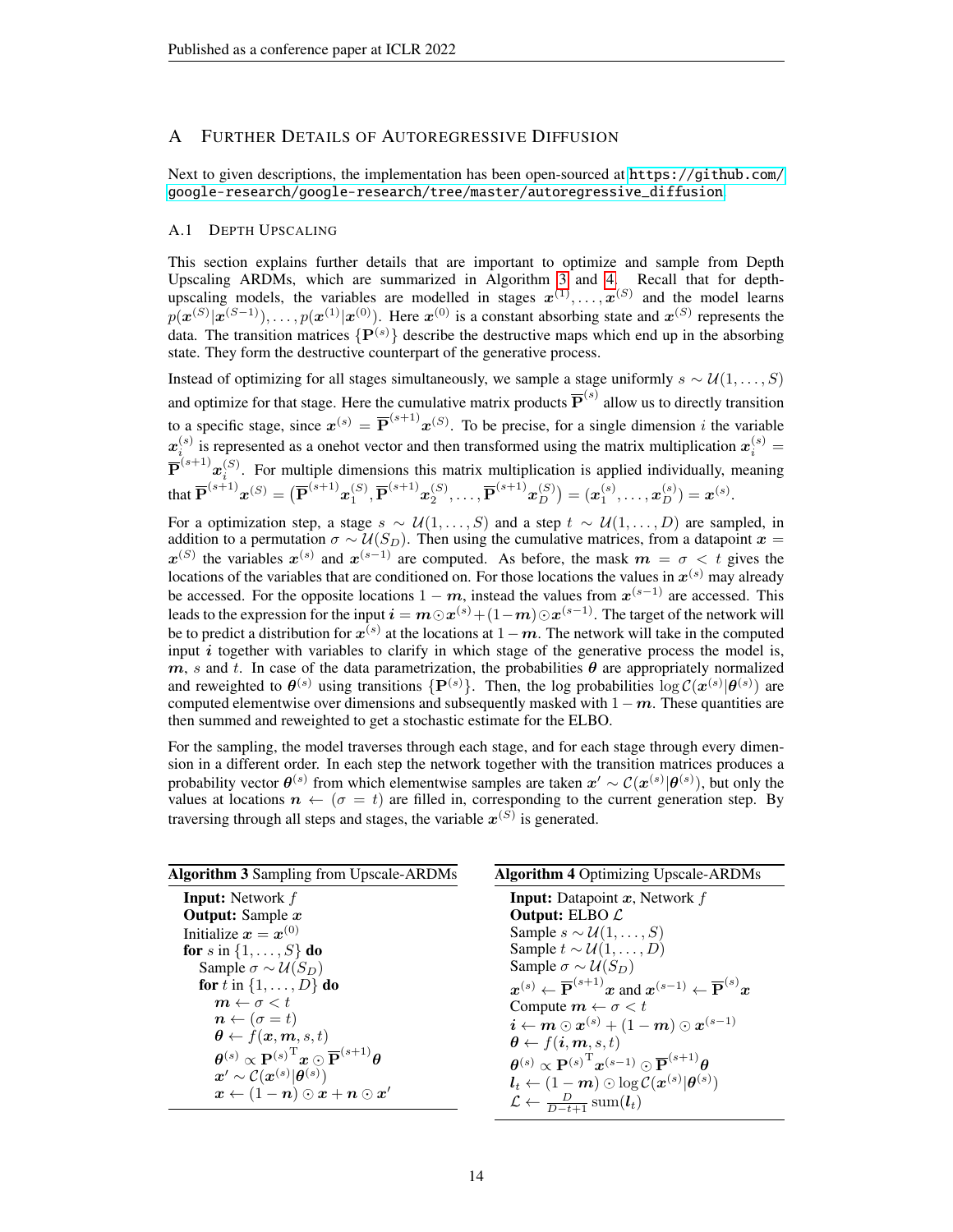#### A.2 DETAILS ON PARALLELIZED ARDMS

This section discusses further details on Parallelized ARDMs, and provides a JAX version of the dynamic programming algorithm from [\(Watson et al., 2021\)](#page-12-2) that was written in NumPy. Since the algorithm scales with  $\mathcal{O}(D^3)$  this implementation is important to scale to larger dimensional problems. To clarify, the upscale ARDMs can be seen as a  $S$  sequential OA-ARDMs that model  $p(\boldsymbol{x}^{(s)}|\boldsymbol{x}^{(s-1)})$ , and when a parallel schedule is computed, it is computed for each stage separately. It is also possible to run the dynamic programming algorithm for all  $S \cdot D$  steps simultaneously, which could even choose to distribute steps unevenly over stages, but that is not done in this paper.

Recall that to run the algorithm a matrix  $\bf{L}$  is needed which gives the cost of travelling from one generation step to another. It is constructed so that  $L_{t,t+k} = k \cdot L_t$  for positive k and 0 otherwise, which represents the cost of generating k variables in parallel where  $L_t$  is the loss component. In practice this is implemented via a cumulative sum of a triangular mask. This part is relatively computationally cheap.

```
import jax
from jax import numpy as jnp
import numpy as np
def get_nelbo_matrix ( loss_components : np . ndarray ):
 num_timesteps = len( loss_components )
  # Creates multiplicative mask . E.g. if num_timesteps = 3 then :
 # [1 2 3]
 # triu = [0 1 2].# [0 0 1]
 triu = np.triu(np.ones((num_timesteps, num_timesteps)))
 triu = np.cumsum(triu[::-1], axis=0)[::-1]# Compute nelbos [s, t] which contains -logp (x_s | x_t)
 nelbos_ = loss_components [: , None ] * triu
  # Pad last row / first column .
 nelbos = np.zeros((num_timesteps + 1, num_timesteps + 1))nelbos [-1, 1:] = nelbosreturn nelbos
```
The most expensive part of the algorithm is the loop which has computational complexity  $\mathcal{O}(D^3)$ . This is the most important extension of the NumPy version and reduces runtime from 5 minutes to about 2 seconds for  $D = 3072$ , which would be very impractical to run for our audio experiments where  $D = 16000$ , which now take less than half a minute to run. Through JAX this loop is XLAcompiled with the scan operation, limiting overhead when running the algorithm.

```
@jax . jit
def inner_cost_and_dimension_loop (
    nelbos : jnp . ndarray , first_cost : jnp . ndarray ):
  """ Inner jax - loop that computes the cost and dimension matrices ."""
  num_timesteps = first_cost . shape [0] - 1
  def compute_next_cost ( prev_cost : jnp . ndarray , _: jnp . ndarray ) :
    bpds = prev\_cost[:, None] + nelbosnew_dimension = jnp . argmin ( bpds , axis =0)
    new\_cost = jnp.min(bpds, axis=0)return new_cost , ( new_cost , new_dimension )
  \Box, (costs, dimensions) = jax.lax.scan(
      compute_next_cost, init=first_cost,
      xs = jnp . arange (1 , num_timesteps +1))
  return costs , dimensions
```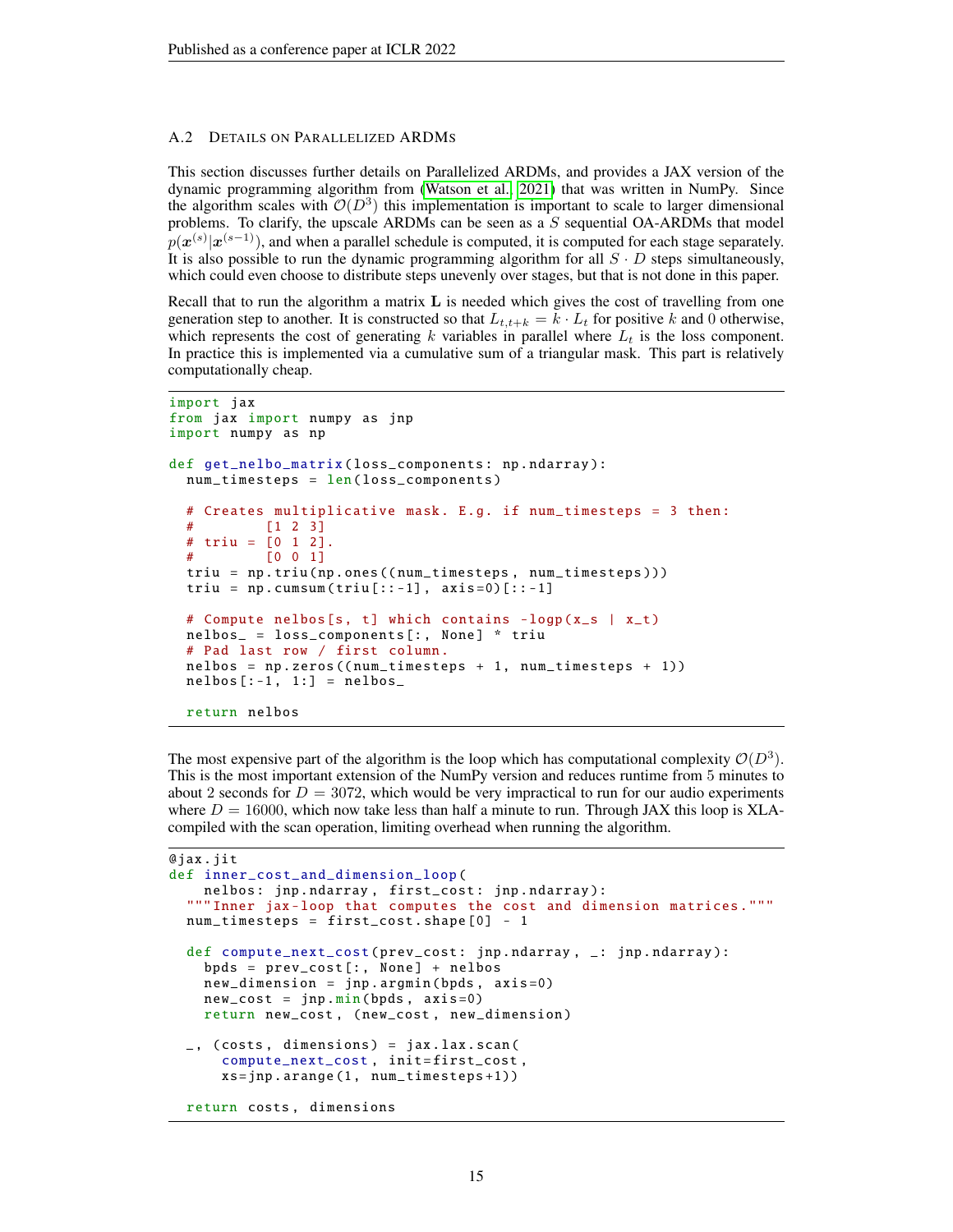The inner algorithm logic is then called via the function below. It first builds the loss transition matrix L which is referred to as nelbos and then calls the inner loop. As an output it gives the cost and dimension matrices that can be used to *1)* find an optimal path and *2)* describe how expensive such paths are. As can be seen in Figure [6,](#page-17-0) the running average of the loss components  $\{L_t\}$  might be somewhat noisy, which can negatively influence the algorithm. As a straightforward method to reduce variance of the values  $\{L_t\}$ , they are *sorted* before they are given to the algorithm. This is uniquely possible for ARDMs, as we expect  $L_t$  to be monotonically decreasing over t (see also Equation [4\)](#page-4-0). For Upscale ARDMs that have multiple stages, the loss components are seperately sorted per stage.

```
def get_cost_and_dimension_matrices ( loss_components : np . ndarray ):
  """ Compute cost and assignment matrices , in JAX."""
 num_timesteps = len( loss_components )
  # First row of the costs matrix .
  first\_cost = np.find((num\_timesteps + 1,), np.inf)first\_cost[0] = 0first_cost = jnp . array ( first_cost )
  # First row of the dimensions matrix . The first row just contains -1
  # and is never used, but this way it aligns with the cost matrix.
 first_dimension = jnp.full((num\_timesteps + 1), -1, dtype=np.int32)
 # nelbos[s, t] is going to contain the value logp(x_s | x_t)nelbos = jnp . array ( get_nelbo_matrix ( loss_components ))
 costs , dimensions = inner_cost_and_dimension_loop ( nelbos , first_cost )
  # Concatenate first rows to the matrices .
 costs = jnp.concatenate([first_cost[None, :], costs], axis=0)
 dimensions = jnp.concatenate ([first_dimension [None, :], dimensions],
                                axis = 0)
  costs = np.array(costs)dimensions = np . array ( dimensions )
  return costs , dimensions
```
The final part of this algorithm is used to retrieve the path that needs to be taken to attain a certain cost. This algorithm takes as input a budget and the cost & dimension matrices, and returns the corresponding path to traverse.

```
def get_optimal_path_with_budget ( budget : int , costs : np . ndarray ,
                                     dimensions: np.ndarray):
  num\_timesteps = len(costs) - 1t = num_timesteps
  path = np . zeros ( budget , dtype = np . int32 )
  cost = costs [ budget , num_timesteps ]
  for k in reversed (range (1, \text{budget}+1)):
    t = dimensions [k, t]
    path [k-1] = treturn path, cost
```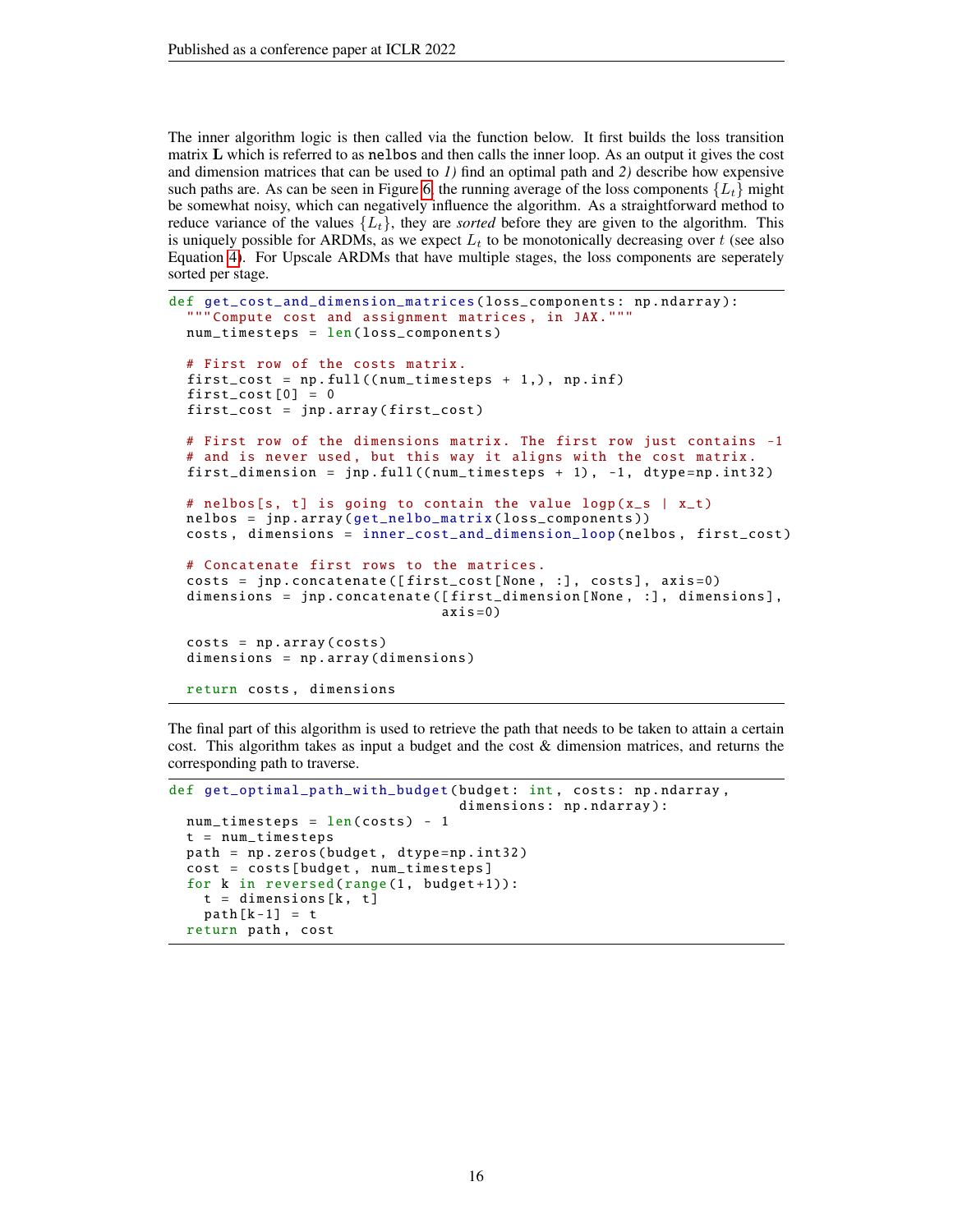## B ADDITIONAL RESULTS

#### B.1 RELATION TO OTHER LIKELIHOOD-BASED GENERATIVE MODELS

<span id="page-16-0"></span>In this section we show how ARDMs perform compared to existing likelihood based generative models in literature. These results are presented in Table [6.](#page-16-0) The best performing model is the Variational Diffusion Model (VDM) [\(Kingma et al., 2021\)](#page-10-7). ARDMs perform competitively with a best score of 2.64 bpd, and are the best performing model among discrete diffusion approaches.

Table 6: CIFAR-10 generative modelling.

| Model                                   | Type                          | NLL  |
|-----------------------------------------|-------------------------------|------|
| ARDM-AO (ours)                          | Discrete Diffusion $\cup$ ARM | 2.69 |
| ARDM-Upscale 4 (ours)                   | Discrete Diffusion $\cup$ ARM | 2.64 |
| D3PM Gaussian (Austin et al., 2021)     | Discrete Diffusion            | 3.44 |
| DDPM (Ho et al., 2020)                  | Diffusion                     | 3.69 |
| Improved DDPM (Nichol & Dhariwal, 2021) | Diffusion                     | 2.94 |
| VDM (Kingma et al., 2021)               | Diffusion                     | 2.49 |
| PixelCNN++ (Salimans et al., 2017)      | ARM                           | 2.92 |
| SPN (Menick & Kalchbrenner, 2019)       | ARM                           | 2.90 |
| Sparse Transformer (Jun et al., 2020)   | ARM                           | 2.52 |
| NVAE (Vahdat & Kautz, 2020)             | VAE.                          | 2.91 |
| Very Deep VAE (Child, 2021)             | <b>VAE</b>                    | 2.87 |
| CR-VAE (Sinha & Dieng, 2021)            | VAE                           | 2.52 |

#### B.2 ADDITIONAL AUDIO EXPERIMENTS

In Table [7](#page-16-1) we present additional experimental results from our best Upscale ARDM model for the SC09 dataset (branching factor 4), in which we consider smaller computational budgets. Recall that dimensionality  $D = 16000$  for SC09 data.

#### B.3 LOSS COMPONENTS OVER TIME

Since the training algorithm estimates the NLL by sampling a step  $t$  for each input in the batch, we can collect and keep track of the loss components  $\{L_t\}$  and plot them as a function of t (see Figure [6\)](#page-17-0). These are collected by updating an exponential moving average during training, and are used in the dynamic programming routine. As expected by Equation [4,](#page-4-0) the components  $L_t$  are monotonically decreasing over the step  $t$  within a stage. The height is re-normalized so that the average height represents the total bits per dimension. As a result, in the upscale model the value divided by number of stages S represents the actual uncertainty of generating that token.

The loss plot of the upscale model allows for interesting observations: For instance, After an initially high uncertainty ( $\approx 8/S = 2$  bits) the most significant bits become increasingly easier to model very fast  $(< 2/S = 0.5$  bits). In contrast, for each stage that follows, the average height of that stages increases. This indicates that the model is more uncertain for the less significant bits. This can be a combination of two things: The model may have more difficulty in modelling these less significant

<span id="page-16-1"></span>Table 7: Audio (SC09) depth upscaling test set performance (in bpd) for various computational budgets.

| Model                 | <b>Steps</b>     | Performance |
|-----------------------|------------------|-------------|
| <b>ARDM</b> Upscale 4 | $8 \times 16000$ | 6.29        |
| <b>ARDM</b> Upscale 4 | $8 \times 1000$  | 6.30        |
|                       | $8 \times 500$   | 6.30        |
|                       | $8 \times 100$   | 6.32        |
|                       | $8 \times 50$    | 6.32        |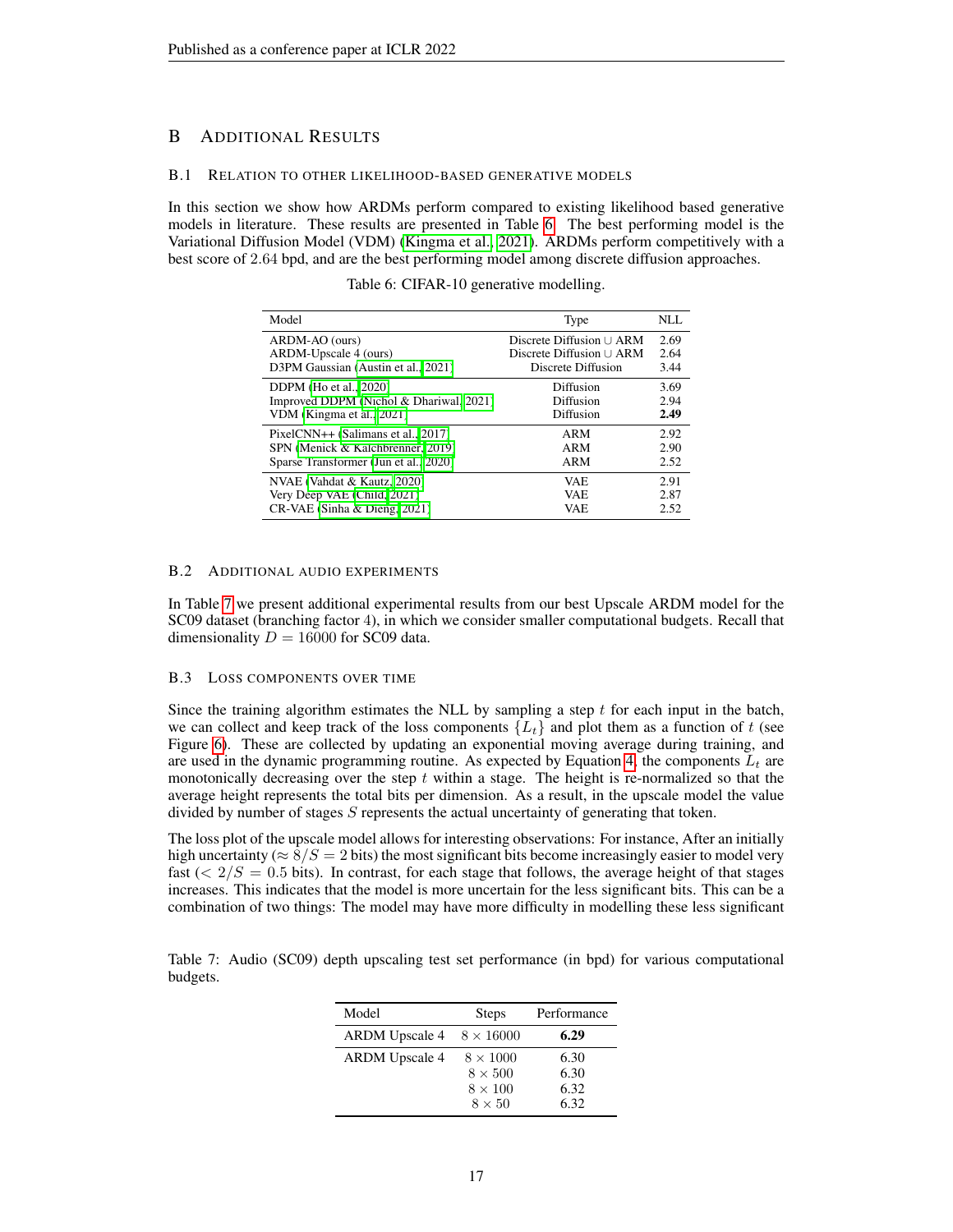bits (i.e. high KL between data and model distribution), and the data distribution may be more uncertain in those regions (i.e. high entropy of the data distribution).

<span id="page-17-0"></span>

Figure 6: Loss components over model step on CIFAR-10. The height is normalized so that the average represents the total bits per dimension. Left: loss terms for the OA-ARDM. Right: loss terms for the ARDM-Upscale 4, which comprises four stages.

#### B.4 SAMPLES FROM ARDMS

Language Sampling from ARDMs can be visualized at different steps t to highlight the generative process. Recall that for models trained on language, the absorbing state augments the space, meaning that an additional index that is added for the absorbing state. We visualize this token by the underscore character '\_'. The process at four selected steps in the process are presented in Figure [7,](#page-17-1) where the last sentence represents the resulting sample.

<span id="page-17-1"></span>\_\_\_\_\_\_\_\_\_\_\_\_\_\_\_\_\_\_\_\_\_\_\_\_\_\_\_\_\_\_\_\_\_\_\_\_\_\_\_\_\_\_\_\_\_\_\_\_\_\_x\_\_\_\_\_\_\_\_\_\_\_\_\_\_\_\_\_\_\_\_\_\_\_\_\_\_\_\_\_\_\_\_\_\_\_\_\_\_\_\_\_\_\_ \_\_\_\_\_\_\_\_\_\_\_i\_\_\_\_\_\_\_\_\_\_\_\_\_\_\_\_\_\_\_\_\_\_\_\_\_\_\_\_\_\_\_\_\_\_\_\_\_\_\_\_\_\_\_\_\_\_\_\_\_\_\_\_\_\_\_\_\_\_\_\_\_\_\_\_\_\_\_\_\_\_\_\_\_\_\_n\_\_\_\_\_\_ \_\_\_\_\_\_\_\_\_\_\_\_\_\_\_\_\_\_\_\_\_\_\_\_i\_\_\_\_\_\_\_\_\_\_\_\_\_\_\_\_\_\_\_\_\_\_\_\_\_\_\_\_\_\_\_\_f\_\_\_\_ \_\_\_\_egy\_f\_\_\_\_\_\_\_\_\_\_\_\_\_C\_\_\_\_\_\_\_\_\_\_\_\_ \_\_\_\_\_x\_\_\_i\_\_\_\_e\_\_\_\_\_\_\_\_\_rt s\_\_\_k\_\_\_\_\_\_\_\_\_\_\_\_\_\_\_\_\_r i \_\_\_\_\_\_\_ i\_\_is\_\_\_l\_\_e\_\_\_e \_\_\_\_\_\_\_a\_\_\_\_h\_\_\_ \_ot\_\_\_\_\_l\_\_\_\_\_\_\_\_c\_e\_\_pr\_\_\_\_\_\_ \_\_j\_\_\_ \_\_er\_t\_onal\_w\_a<br>\_\_\_s\_in\_\_\_\_\_\_me\_c\_\_\_\_\_\_i\_\_\_i\_\_a\_ m\_d\_\_\_\_\_\_\_\_\_\_s\_\_\_\_\_\_\_\_f\_\_\_\_ to\_r\_\_li\_e s\_rategy for\_\_\_\_\_m\_\_\_c\_\_\_\_\_\_\_\_h\_ \_\_n\_ex\_eri\_\_ce\_\_\_\_\_\_hort s\_rike\_\_\_\_b\_r\_\_wheth\_r i<br>\_ \_\_\_se i\_\_is\_\_el\_\_er\_\_e fo\_\_g\_\_a\_ls\_h\_\_e \_ot\_\_t\_\_l\_y u\_s\_c\_e\_\_pr\_\_\_\_\_\_ i\_je\_\_ \_\_erational w\_a<br>po\_s\_in\_t\_\_\_g\_me\_ca\_ u\_\_i\_d\_\_i\_\_a to r\_\_li\_e s\_rategy for autom\_\_ics o\_ i\_\_the c\_n ex\_erie\_ce\_fo\_ short s\_rike\_bombers\_wheth\_r i n r\_use it\_is deli\_erate for ga\_auls ha\_e \_ot\_ntially u\_s\_cke\_\_pro\_f\_\_\_ i\_ject \_\_erational w\_a po\_s in t\_e\_game\_car us\_i\_divid\_a\_ mod\_l urre\_\_\_s\_\_\_de\_\_ifyi\_g to realize strategy for automatics or it the can experience for short strike bombers whether i n reuse it is deliberate for gasauls have potentially unsucked proof or inject operational wea pons in the game car us individual model urrealise identifying \_\_\_\_\_\_\_\_\_\_\_\_s\_\_\_\_\_\_\_\_\_\_\_\_\_\_\_\_\_\_\_\_\_\_\_\_\_\_\_\_\_\_\_\_\_\_\_\_\_\_\_\_\_\_\_\_\_\_\_\_\_\_\_\_\_\_\_\_\_\_\_\_\_\_\_\_\_\_\_\_\_\_\_\_\_\_\_\_\_\_\_\_\_\_ \_\_\_\_\_\_\_\_\_\_\_\_\_\_\_\_\_\_\_\_\_\_\_\_\_\_\_\_\_\_\_\_\_\_\_\_\_\_\_\_\_\_\_\_\_\_\_\_\_ \_\_\_\_\_\_\_\_\_\_\_\_\_\_\_\_\_t\_\_\_\_\_\_\_\_\_\_\_\_\_\_\_\_\_\_\_\_\_\_t\_\_\_\_ \_\_\_\_\_\_\_\_\_\_\_\_\_\_\_\_\_\_\_\_\_\_\_\_\_d\_\_\_\_\_\_\_\_\_\_\_\_\_\_\_\_\_\_\_\_\_\_\_\_\_\_\_\_\_\_\_\_\_\_  $f_{\text{1}} = b - s - e_1 i_+ \cdots d_{\text{2}} s_+ \cdots s_{\text{2}} s_{\text{1}} \cdots s_{\text{2}} s_{\text{3}}$ i\_\_\_\_ \_\_ \_\_\_ \_\_\_a\_\_\_\_ma\_\_\_\_i\_\_\_e b\_\_\_\_r\_\_\_\_\_\_\_bl\_ \_\_\_\_\_\_\_\_\_\_d\_\_\_\_\_\_t\_n\_a\_\_\_ i\_land\_\_omp\_\_\_t\_\_n\_ \_\_\_\_\_\_o\_g\_\_\_\_\_e\_\_\_o\_ a\_\_\_d\_\_t\_\_\_\_e\_\_\_\_m\_\_\_\_t\_\_\_\_\_\_\_\_\_\_ \_\_m\_\_  $le_s_re\_shows_{--}$   $t_{---}ro_{--}ct_{--}n_{-0-}t_{-e}$   $_t = t_{-0}t_{---}b$ y\_sa\_el\_i\_e \_o\_rd\_\_\_\_\_\_ro\_\_s \_\_c\_ \_en\_\_ he\_  $ita_e$  \_\_ \_\_\_ \_\_\_a\_y\_mai\_fis\_ e b\_u\_r\_\_\_\_\_\_bl\_ e\_ \_\_r\_a\_\_d\_n\_a\_\_tin\_a\_\_s i\_land\_comp\_\_it\_on\_  $\_d\_g\_orge\_c\_e\_on$   $a\_\_d\_ltum$   $\_eak\_mongst\_e\_e\_a\_om\_o$ leisure shows\_t t\_e \_rot\_ction o\_\_the sta\_\_ fal\_s by sa\_ellite \_oard\_a\_d troo\_s \_\_ce tenu\_ he\_ itage of t\_\_ \_ata\_\_y main\_fish e b\_\_uer\_\_ \_\_\_\_bl\_ el \_erpa \_d\_n\_a\_ tin\_a\_\_s island compo\_it\_on \_nd george\_ clea\_son a\_\_ diltum peak amongsthe ge\_\_\_a\_ \_omm\_

leisure shows it the protection of the stamp falls by satellite board and troops lace tenua he ritage of the catalay main fish e b fuerta e robla el serpa eden at tingalas island composition and georges clearson and diltum peak amongsthe general commu

Figure 7: Two generative processes of an OA-ARDM trained on text8. The resulting sample from the model is at the bottom of each frame.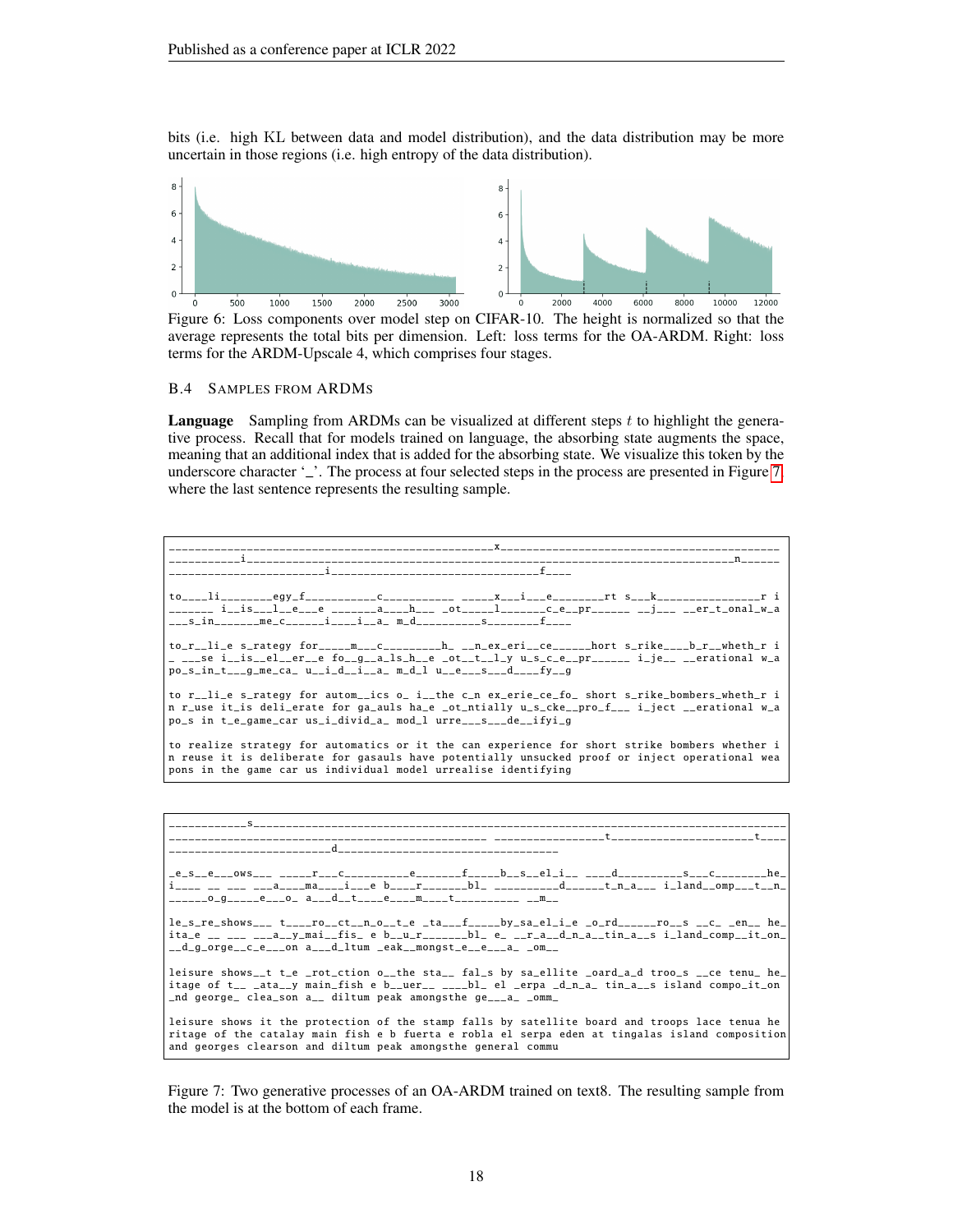Images The generative processes for images are visualized in Figure [8.](#page-18-0) In constrast with the language model, here the absorbing state takes on a specific value in the domain of the image itself. In the case of OA-ARDMs, the absorbing state is 128 so that it is 0 when normalized in the network architecture. In constrast, the absorbing state of the Upscale ARDM is 0 because it is defined by zeroing least significant bits until everything is zero. The right-most grid represents the resulting samples from the model. The generative processes are very different: whereas the upscale ARDM first generates a coarses version of the images with fewer bits, the order agnostic ARDM generates each value at once.

<span id="page-18-0"></span>

(a) Generative process of an Upscale 4 ARDM. This model was trained without data augmentation and with dropout, which explains that all images are generated upright. The performance of this model is approximately 2.71 bpd whereas the same model trained with data augmentation has 2.64 bpd.



(b) Generative process of an OA-ARDM, starting at the absorbing state  $a$ . This model was trained with data augmentation, which is known to somewhat degrade sample quality and naturally sometimes samples rotated or reflected images.

Figure 8: Visualization of the generative process for  $x$ , ending with the resulting samples at the right-most grid.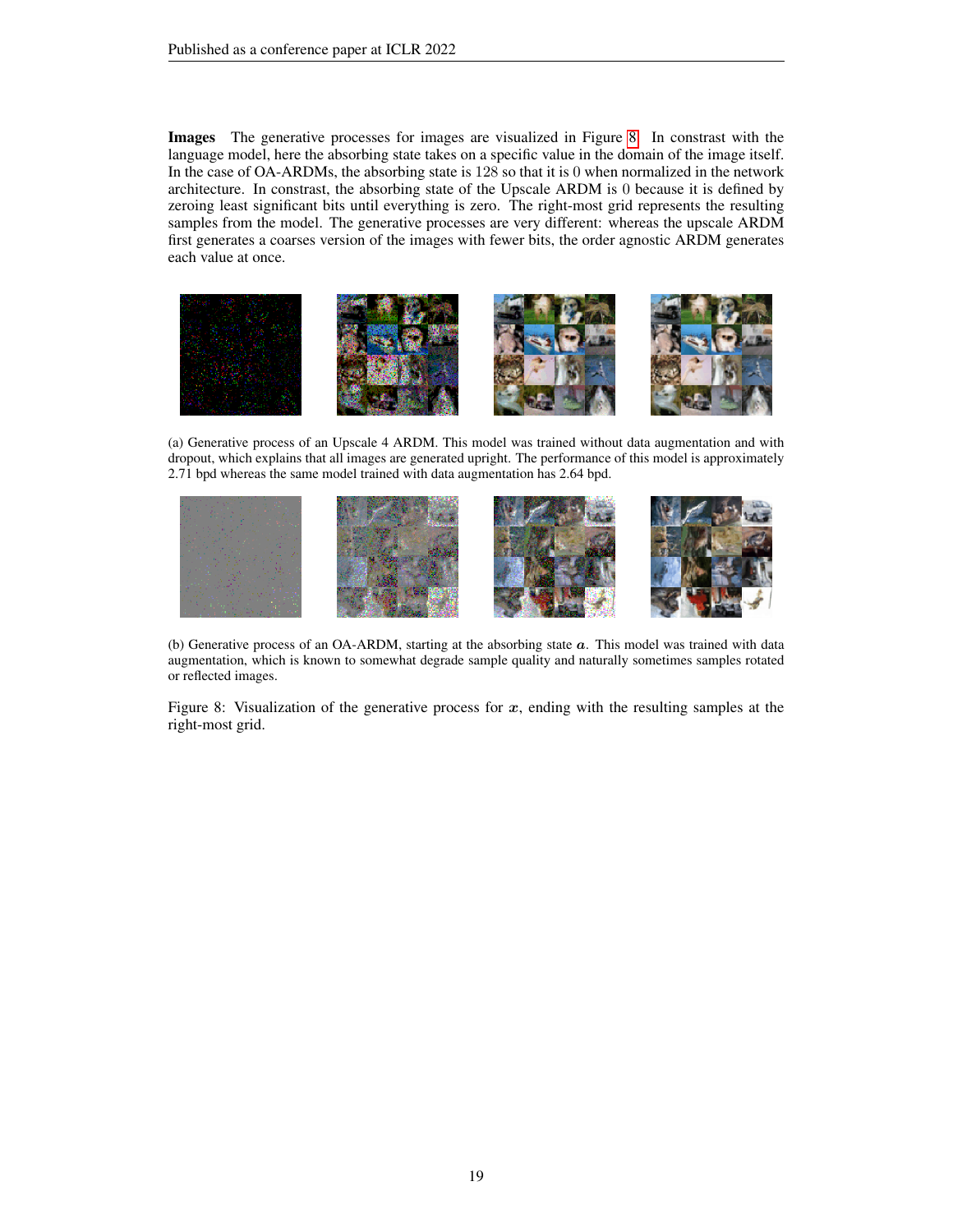## <span id="page-19-0"></span>C EQUIVALENCE OF AO-ARDMS AND ABSORBING DIFFUSION IN CONTINUOUS TIME

In this section we examine the connection between absorbing diffusion and AO-ARDMs more closely. We start with a description of the independent process of absorbing diffusion as used in [\(Austin et al., 2021\)](#page-9-0) and highlight potential complications of this process. Then, we will show that AO-ARDMs are equivalent to a continuous-time version of absorbing diffusion models.

#### The Independent Absorbing Process from Austin et al.

In absorbing diffusion as described by [\(Austin et al., 2021\)](#page-9-0), each dimension can independently get absorbed with some small probability for each time step. Specifically, letting a vector  $x(t)$ represent a Markov process as a collection of random variables index by integers t, where  $x(0)$  is the data distribution. Each dimension  $x<sub>i</sub>(t)$  as an equal and independent chance of getting absorbed according to rate  $\gamma(t)$  at index t to the absorbing state  $a_i$ . Define the cumulative chance of retaining the state as  $\alpha(t) = \prod_{\tau=1}^{t} (1 - \gamma(\tau))$ . This allows the direct expression for the distribution over  $x_i(t)$  as categorical on data and the absorbing state  $\{x_i(0), a_i\}$  with probabilities  $\{\alpha(t), 1 - \alpha(t)\}.$ Typically, the decay rate  $\gamma$  is chosen so that  $\alpha(T) = 0$  for some large integer T. For example in [\(Austin et al., 2021\)](#page-9-0) it is set  $T = 1000$  for most experiments. We refer to the absorbing process from [\(Austin et al., 2021\)](#page-9-0) as an *independent* absorbing process, due to its independent absorbing probabilities between dimensions.

The reverse of this absorbing process is the generative process. As described above, the chance of a dimension absorbing is independent. As a result when  $T$  is small, it is inevitable that multiple dimensions decay at once. This has a direct consequence for the generative process, which is parametrized to model dimensions independently. The generative process will have to model the variables of these multiple absorbed dimensions as an independent factorized distribution, which causes a loss in modelling performance. This problem can be overcome by setting  $T$  to a larger value. Indeed, when  $T$  is larger the chance of multiple dimensions decaying at once decreases. During training, T can be set arbitrarily high without incurring costs. However, to sample or evaluate the likelihood of a specific datapoint, the computational cost scales directly with  $T$  so it is desired to keep  $T$  as low as possible.

As an example, consider the experiment from [\(Austin et al., 2021\)](#page-9-0) where text sequences of length 256 are modelled using a 1000 timestep absorbing diffusion model. When sampling from this model, at least 744 of the neural network forward passes do nothing to the latent variable and are needless compute. When  $T$  is reduced, performance degrades. In addition, it can be difficult to determine beforehand how high a  $T$  should be sufficient, and it depends on the data and the decay rate.

#### ARDMs model the reverse of a Fixed Absorbing Process

Our ARDMs can be viewed as learning the generative process of a slightly modified absorbing process. Instead of independent absorbing costs, exactly one dimension decays at a time step until all dimensions have been absorbed. Since only one variable decays at a time, we refer to this process as a *fixed* absorbing process. This ensures that  $T = D$  exactly, where D is the dimensionality of the data.

An equivalent way to describe this process is by sampling a permutation of the indices  $1, \ldots, D$ and decaying in that order towards the absorbing state. The corresponding generative process is then modelling the variables exact opposite order of the permutation: an AO-ARDM. As a result the generative process with a fixed absorbing process process only requires at most  $D$  steps.

#### ARDMs are equivalent to Continuous Time Absorbing Models

The absorbing diffusion model from [\(Austin et al., 2021\)](#page-9-0) can be relaxed to continuous time. Define a continuous-time discrete-space absorbing-state Markov process as a collection of Markov random variables  $\{x(t)\}\$ in dimension D, parameterized by  $t \in \mathbb{R}^+$ . Starting in state  $x(0)$ , each of the elements  $x_i(t)$  of the state vector independently decays towards an absorbing state  $\alpha$  at rate  $\gamma(t)$ , such that at time t the distribution on the vector elements is categorical on  $\{x_i(0), a_i\}$ , with probabilities  $\{\alpha(t), 1-\alpha(t)\}\$ , with  $\alpha(t) = \exp(-\int_0^t \gamma(s)ds)$ . This last equivalence is obtained via the first order logarithmic Taylor expansion  $\log(1-x) \approx -x$  which holds for the small  $\gamma(s)ds$ .

An equivalent way of describing this stochastic process is as a finite set of  $D$  random transition times  $\{\tau_i\}$  for  $i \in \{1, \ldots, N\}$  describing the time where the element  $x_i$  has transitioned into the absorbing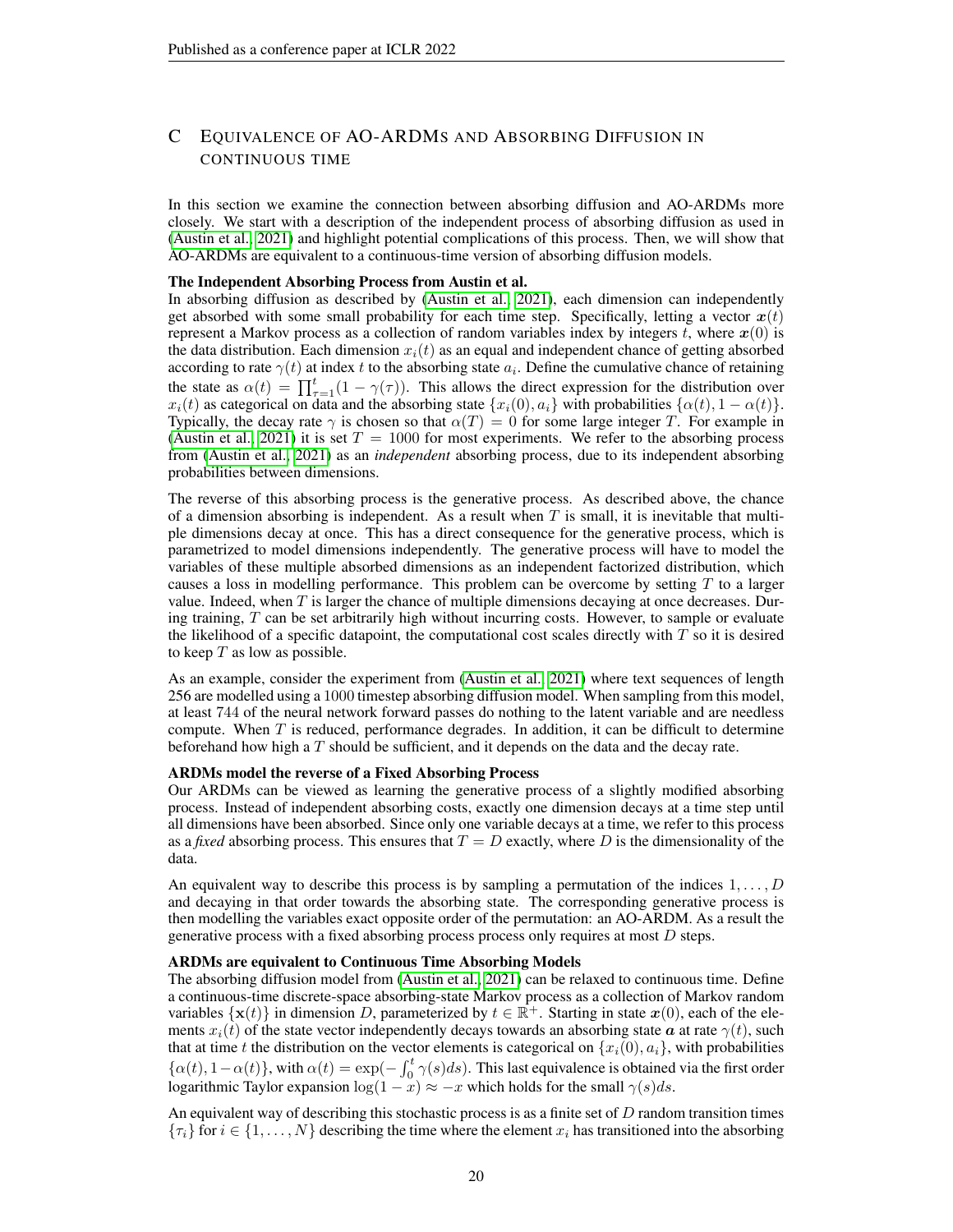state. Specifically, we say that  $\tau_i$  is the latest time for which  $x_i$  is non-yet absorbed, so  $x_i(t) = a_i$ for  $t > \tau_i$ . From this perspective, x is only changing at the transition times  $\tau_i$  and remains the same at other times. Then, the reverse process to model  $\{x(t)\}\$ for all t is equivalent to only modelling the finite dimensional  $\{x_i(\tau_i), \tau_i\}$ . In other words, to model the reverse process, we only need to model the transition times  $\{\tau_i\}$  and the variable right before it was absorbed.

To show an equivalence between the continuous time absorbing process and ARDMs, we will show that we can model the reverse process given by  $\{x_i(\tau_i), \tau_i\}$  by sampling the transition times independently, and by using an AO-ARDM for the transitions in  $x$ .

The distributions  $\{\tau_i\}$  are already known, they are given by the distribution with the cumulative distribution function  $1 - \alpha(t)$ . That leaves the modelling of  $\{x_i(\tau_i)\}\$  to model the reverse process. An important question that now arises is whether the transition times  $\{\tau_i\}$  provide any additional information in modelling the variables  $\{x_i(\tau_i)\}\$ . Apart from knowing *that* the variable will be un-absorbed, the answer is no. This is because the values are distributed as the data distribution so  $x_i(0)|x(t) \sim x_i(\tau_i)|x(t)$  and the actual continuous value of  $\tau_i$  does not matter, specifically  ${x_i(0)} \perp { {\tau_i} } | \mathbf{x}(t)$ .

As a consequence, the model for the reverse process does not need to be conditioned on the precise values  $\{\tau_i\}$  and can instead be solely conditioned on  $x_i(\tau_{i+1})$  to model  $x_i(\tau_i)$  for all dimensions i. Recall that this process is equivalent to the generative process of our AO-ARDM: Each new timestep, a new dimension of the variable is modelled. The order in which the variables are modelled depends on the decay times  $\{\tau_i\}$ , and since these are all identically distributed, the order is uniform over all possible permutations.

We claim that we can write the VLB as follows:

$$
\log p(\boldsymbol{x}(0)) \geq \mathbb{E}_{q(\boldsymbol{x}(>0)|\boldsymbol{x}(0))} \log p(\boldsymbol{x}(>0)) + \log p(\boldsymbol{x}(0)|\boldsymbol{x}(>0)) - \log q(\boldsymbol{x}(>0)|\boldsymbol{x}(0))
$$
  
= 
$$
\mathbb{E}_{q(\tau_1,\ldots,\tau_D)} \sum_{i} \log p(\boldsymbol{x}(\tau_i)|\boldsymbol{x}(\tau_{i+1})) - \mathrm{KL}(q(\tau_1,\ldots,\tau_D)|p(\tau_1,\ldots,\tau_D))
$$
  
= 
$$
\mathbb{E}_{\sigma \sim \mathcal{U}(S_d)} \sum_{i} \log p(\mathbf{x}_{\sigma(i)}|\boldsymbol{x}_{\sigma(
$$

where  $x(> 0)$  denotes all values of  $x(t)$  for  $t > 0$ . The first equivalence follows from the above described equivalent representation of the continuous process. And indeed when the transition times and the values of  $x$  at the transition times are given, the remaining variables of the continuous process can be reconstructed so it can be ensured that:

$$
\mathrm{KL}(q(\mathbf{x}|\mathbf{x}(\tau_1),\ldots,\mathbf{x}(\tau_D),\tau_1,\ldots,\tau_D)|p(\mathbf{x}|\mathbf{x}(\tau_1),\ldots,\mathbf{x}(\tau_D),\tau_1,\ldots,\tau_D))=0.
$$

In addition, recall that any transition variable is distributed according to any chosen cumulative distribution  $\alpha(t)$ . Therefore, we can simply set our generative process to the same distribution, which ensures that:

$$
KL(q(\tau_1,\ldots,\tau_D)|p(\tau_1,\ldots,\tau_D))=0.
$$

At this point we observe that the sampling times only determine the order in which the dimensions x are modelled. In fact when modelling  $x(\tau_i)|x(\tau_{i+1})$  only one dimension dimension changes from  $\tau_{i+1}$  to  $\tau_i$ . Since all  $\{\tau_i\}$  are independently and equally distributed, the distribution over the order of  $\{\tau_i\}$  is uniform. A subtle detail is that the *reverse* of the order of  $\tau_i$  describes the generative order since we model timestep  $\tau_i$  given  $\tau_{i+1}$ . Nevertheless, since the distribution over orders is uniform, the distribution over *reverse* orders is also uniform. Therefore:

$$
\mathbb{E}_{q(\tau_1,\ldots,\tau_D)}\sum_i \log p(\boldsymbol{x}(\tau_i)|\boldsymbol{x}(\tau_{i+1})) = \mathbb{E}_{\sigma \sim \mathcal{U}(S_d)}\sum_i \log p(\mathbf{x}_{\sigma(i)}|\boldsymbol{x}_{\sigma(
$$

where the latter equation contains the same omitted notation as in the main paper: The model is aware which dimensions are conditioned on and which are not. In practical terms, this means that  $x_{\sigma(\langle i \rangle)}$  should be viewed as a masked vector and not as an order-less set. For the curious reader, technically the ability to move from order-less to the structured masked vector is enabled by conditioning on  $\sigma$ . In summary, modelling the generative process of a continuous absorbing jump process is equivalent to an AO-ARDM. This is beneficial, as viewing the model as an AO-ARDM gives a simple bound to the number of required steps and allows an easier perspective on the model and its implementation.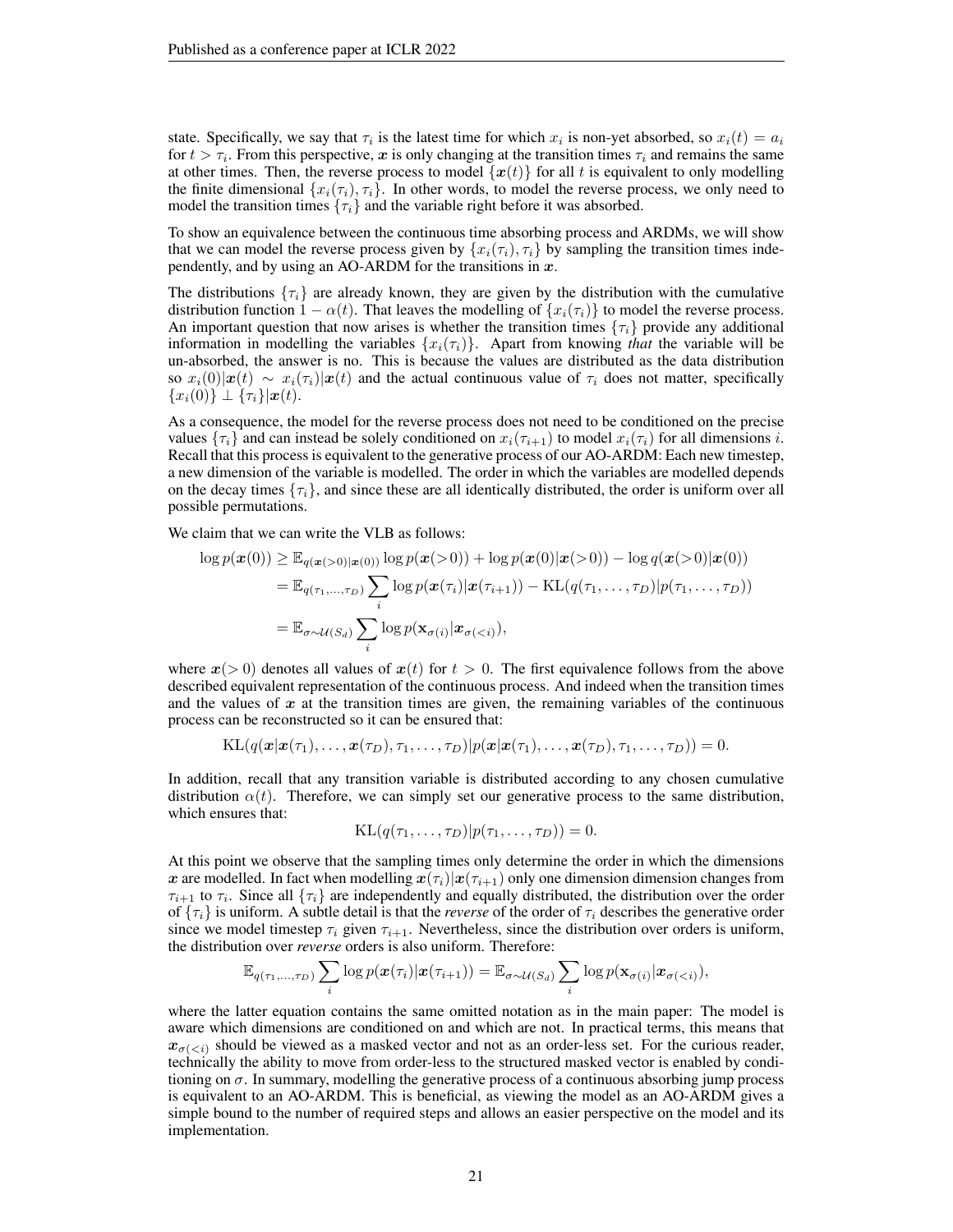## <span id="page-21-0"></span>D EXPERIMENTAL DETAILS

In this section further details are given on the experimental setup.

Images For CIFAR10 [\(Krizhevsky et al., 2009\)](#page-11-11) we train the model using a fixed number of steps using the typical splits and evaluate the test log-likelihood after 3000 epochs of training. The results that are reported with standard deviations results are based on runs with three different initial seeds. The other results are based on single-run experiments. The runs take approximately 2 weeks to complete training on 8 TPUv4 devices, although good performance ( $\approx$  2.8 bits per dimension) is already achieved after a couple of days.

As a base architecture for the OA-ARDM and the Upscale ARDMs, the exact same U-Net architec-ture as in [\(Kingma et al., 2021\)](#page-10-7) are used. This architecture has 32 ResBlocks at resolution  $32 \times 32$ , a single middle attention layer and then another 32 ResBlocks at resolution  $32 \times 32$ . Throughout the network feature maps have 256 channels. This architecture is typical for NLL optimization and lossless compression, which typically require many high-resolution feature maps [\(Mentzer et al.,](#page-11-13) [2019\)](#page-11-13). The models are trained for 3000 epochs with Adam using a learning rate of 0.0001 and beta parameters (0.9 / 0.999). The input processing uses a combination of the floating point representation and an embedding layer. The integer-valued input is put through a simple normalization by dividing by the total number of classes, and subtracting 0.5. To this normalized input the mask  $m$ is then concatenated. In the case of upscale ARDMs, the current stage in one-hot representation is also converted to a mask with S channels, and is also part of m. So in that case m has  $S + 1$ channels. Then a  $3 \times 3$  convolutional layer maps the concatenated inputs to  $3/4$  of the channels. In addition, the integers are also fed through an embedding layer to  $1/4$  of the channels. These two outputs are then combined which produces the feature maps with 256 channels. This is given as an input to the U-Net architecture as described above. Following [Austin et al.](#page-9-0) [\(2021\)](#page-9-0) we include the Cross-Entropy (CE) objective  $\mathcal{L}_{CE} = \mathbb{E}_{t \sim \mathcal{U}(1,...,D)} \Big[ D(D-t+1)\mathcal{L}_t \Big]$  (i.e. the unnormalized likelihood components), with a small factor of 0.001. However, in an experiment without the  $\mathcal{L}_{CE}$ loss included, no substantial differences in performance were found for our ARDMs. Since the likelihood of the dataset is estimated with the ARDM objective, the results are computed over multiple dataset passes to reduce the stochastic effects from sampling t and  $\sigma$ . For evaluation the exponential moving average of the parameters is used with a momentum coefficient of 0.9999. The models are trained with a batch size of 128. The gradient is clipped at 100.

**Language** For the text8 dataset [\(Mahoney, 2011\)](#page-11-10)<sup>[1](#page-21-1)</sup> we train using the typical  $90 \cdot 10^6 / 5 \cdot 10^6 / 5 \cdot 10^6$ splits in characters. Because the text8 dataset is a long string of characters, there is predictive information between segments when chunked. For this reason there is a big difference between model performance in literature in the reported scores on the text8 benchmark. Some methods consider a larger context before the current sequence, which greatly improves the information available to the model and gives better log-likelihoods. The runs take approximately a week to complete on 4 TPUv4 devices.

Since we are interested in the pure modelling capacity of models, we follow [\(Hoogeboom et al.,](#page-10-0) [2021;](#page-10-0) [Austin et al., 2021\)](#page-9-0) and consider chunked text segments *without* any additional context. However, since the text8 splits are not evenly divisible by 256, we slightly adjust the chunk size to 250 characters, to avoid dropping the last batch. We validated empirically with a baseline Transformer that this small change does not meaningfully change the performance with the 256 version. For reference, a baseline 12 layer Transformer attains 1.35 bpc on this problem.

As a base architecture, we use a 12 layer Transformer as used in [\(Austin et al., 2021\)](#page-9-0). It has 768 dimensions, 12 heads, 3072 MLP dimensions. For the ARDM architectures we followed [\(Austin](#page-9-0) [et al., 2021\)](#page-9-0) and used a batch size of 512 with no dropout. For standard language model baseline, since we observed overfitting the batch size was lowered and dropout of 0.1 was added. The models are trained for  $3 \cdot 10^6$  training steps. ARDMs are optimized with Adam with a learning rate of 0.0005 which has a linear warm-up for the first 5000 steps. The additional  $\mathcal{L}_{CE}$  loss was included with a factor 0.0001. The gradient is clipped at 0.25. For evaluation the exponential moving average of the parameters is used with a momentum coefficient of 0.995. All models use a sinusoidal

<span id="page-21-1"></span><sup>1</sup> <http://mattmahoney.net/dc/text8.zip>